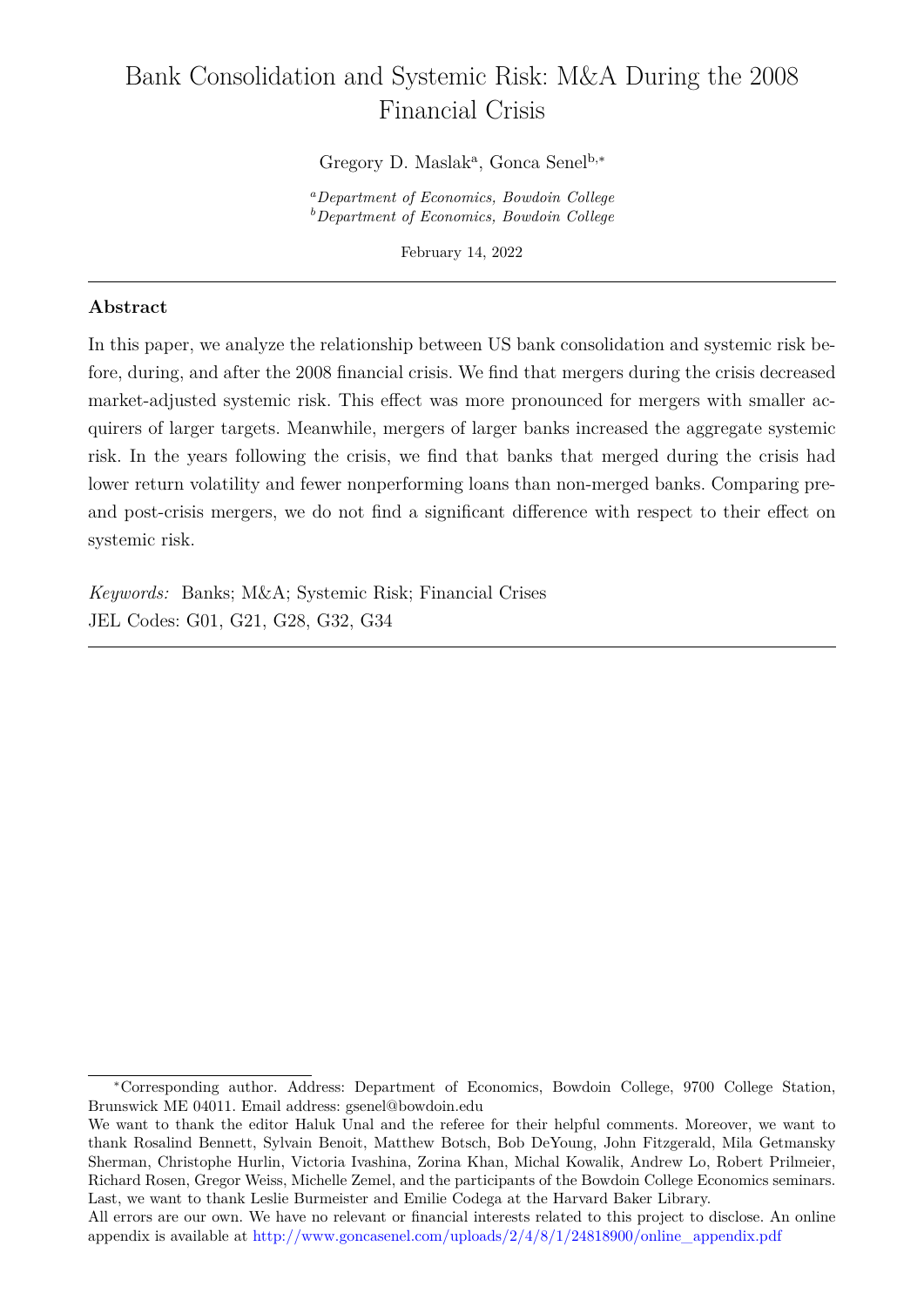*"The actions taken by central banks and other authorities to stabilize a panic in the short run can work against stability in the long run if investors and firms infer from those actions that they will never bear the full consequences of excessive risk-taking."*

Ben Bernanke, Chairman of the Federal Reserve (2006-2014)

### **1. Introduction**

The recent 2008 financial crisis was the worst economic disaster since the Great Depression in the history of the United States. The banking industry, in particular, experienced a severe downturn that resulted in the failure of nearly 200 banks for a total of more than 3 trillion dollars in losses.<sup>[1](#page-0-0)</sup> At the same time, there were approximately  $740$  mergers and acquisitions (M&A) that took place during the 2008 financial crisis, of which some were supported by the US government. The largest and best-known examples of mergers during this period were JP Morgan Chase's acquisition of Bear Stearns, Bank of America's purchase of Merrill Lynch, and Wells Fargo's merger with Wachovia. While the use of bank consolidation to mitigate a crisis has merits, it also prompts the criticism that if the initial problem was that the distressed banks were too-big-to-fail (TBTF), then the solution of a merger could only result in an even larger bank. In other words, a merger could potentially pose an even greater risk to the stability of the aggregate financial system.

Therefore, the events of the 2008 financial crisis present a truly striking tension between the possible destabilizing or stabilizing effect that bank M&A can have on the financial system and have revitalized the broader debate surrounding the relationship between bank consolidation and financial stability. In this debate, there are two main competing hypotheses. The concentration-stability hypothesis argues that consolidation in banking results in an overall decrease in risk at the individual bank level primarily through an increased amount of diversification as well as enhanced profitability. The consequent reduction in the idiosyncratic risk of a consolidated bank is then theorized to improve the overall stability of the financial system (Diamond 1984; Allen and Gale 2003; Beck et al. 2007). On the other hand, the concentrationfragility hypothesis contends that although consolidation may increase the diversification of individual banks, consolidated banks, in general, are similar in structure and are more interconnected than ever before, resulting in a more homogenous and thus vulnerable financial system (De Nicolo and Kwast 2002). Overall, the relationship between bank consolidation and the stability of the financial system is rather unclear in the literature on systemic risk and consequently is a topic that warrants additional research.

Accordingly, in this study, we analyze the relationship between bank consolidation and systemic risk within the United States through the use of several different risk measures that are common to the literature on systemic risk.<sup>[2](#page-0-0)</sup> In particular, given the recent crisis, we aim to

<sup>1</sup>Statistics refer to the years 2007-2009 and are obtained from the Federal Deposit Insurance Corporation (FDIC), accessed through the Federal Reserve Economic Data (FRED) on the website of the Federal Reserve Bank of St. Louis.

<sup>2</sup>Up until this point, we have implied the term systemic risk refers to the stability of the overall financial system but have not explicitly defined it as such. In 2001, the Group of Ten (G-10) formally defined systemic risk as "the risk that an event will trigger a loss of economic value or confidence in, and attendant increases in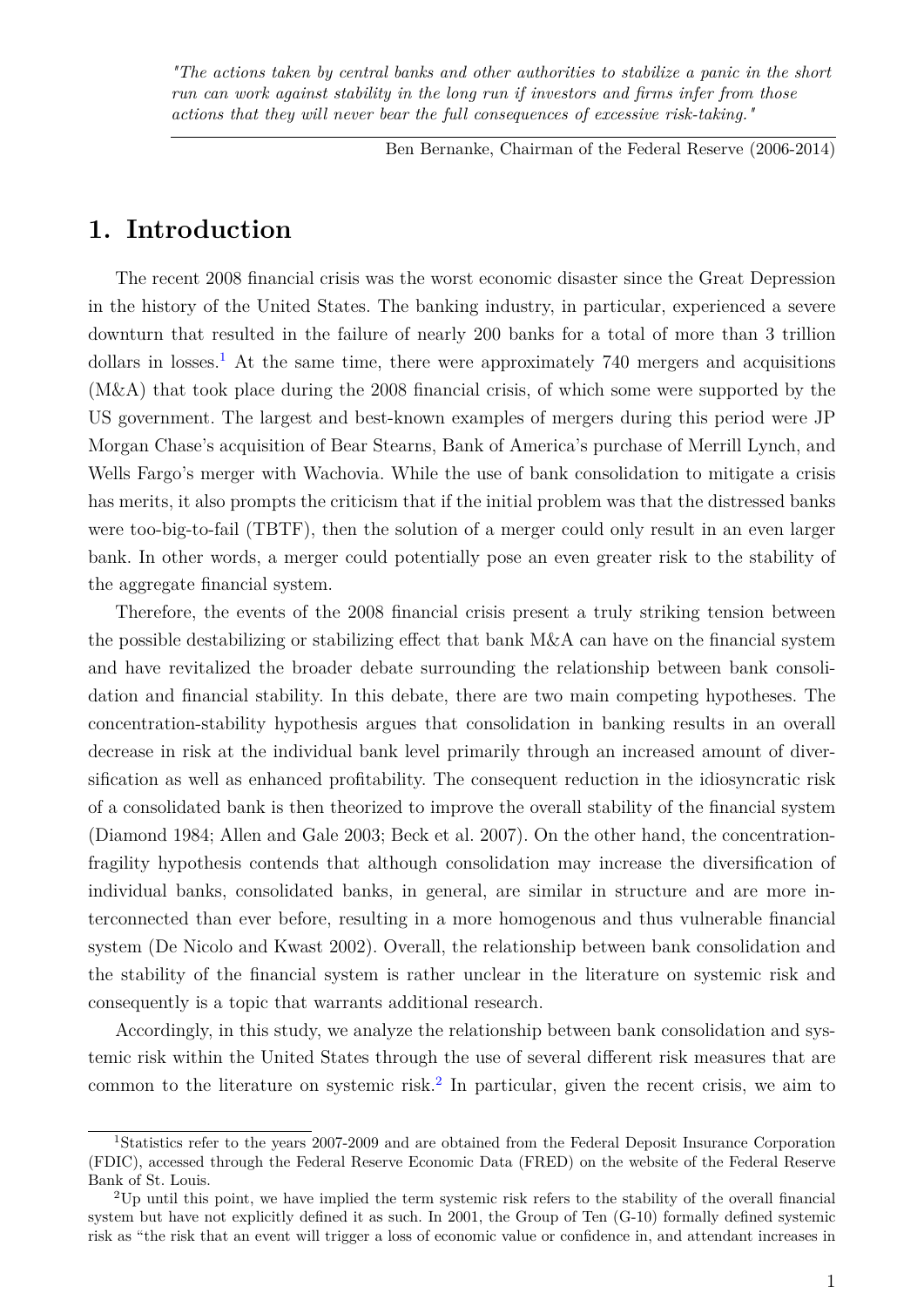reconcile the tension between the bank mergers that contribute to a more vulnerable financial system and the bank mergers that improve financial stability through the reduction of an individual bank's risk. We also explore how economic conditions may affect this issue by comparing the M&A of banks during the 2008 financial crisis with those that occurred during stable periods. Thereby, we seek to determine whether the effects of bank consolidation on the systemic risk of the individual acquirers and the broader banking sector differ depending on the financial conditions.

In our paper, we use several risk measures. We focus on the marginal expected shortfall (MES) that was developed by Acharya et al. (2017), and in supplementary analyses in the online appendix, we use the SRISK that was created by Brownlees and Engle (2017) and the delta conditional value at risk (∆CoVaR) that was constructed by Adrian and Brunnermeier (2016).

In the first part of our paper, we explore the effect of the 2008 financial crisis on the merged banks' systemic risk through a difference-in-differences (DiD) analysis. Using the MES, we find that banks that merged during the 2008 financial crisis experienced a reduction in their market-adjusted systemic risk.<sup>[3](#page-0-0)</sup> Moreover, we show that the reduction in systemic risk is particularly significant for mergers where the acquirer has less than \$10,000 million in assets and the relative target size is greater than 0.05. Meanwhile, the systemic risk for larger banks increased during both the crisis period and the stable periods.

In the second part of our analysis, we explore the effect of the bank mergers on the risk of the broader banking sector by isolating the merged banks' marginal effect on aggregate risk. Our results show that the aggregate exposure to systemic risk increased primarily due to an increase in large banks' risk. Meanwhile, smaller banks significantly reduced the aggregate exposure to systemic risk. Based on these analyses, we find evidence for small banks that is consistent with the concentration-stability hypothesis with respect to aggregate exposure to systemic risk. On the other hand, we find evidence for large banks that is consistent with the concentration-fragility hypothesis with respect to the aggregate exposure to systemic risk.

In the third part, we conduct a 2-stage Heckman analysis that confirms the findings of the DiD analysis. After controlling for the selection bias and balance-sheet variables, the crisis dummy stays negative and significant, indicating that the post-merger market-adjusted systemic risk is distinctly lower for the banks that merged during the crisis. Considering the effects of the control variables on the systemic risk, we find that the interaction variable of the crisis dummy and bank size is significant. This result indicates that the larger banks that merged during the crisis experienced a larger increase in their market-adjusted risk.

In the last part, we focus on the years following the crisis. We first study the ex-post differences in performance of the banks that merged during the crisis with those that did not. We find that banks that merged during the 2008 financial crisis have lower return volatility and fewer nonperforming loans in the following years. The latter indicates that they were more successful with regard to their loan performance which is in line with the reduction in their

uncertainty about, a substantial portion of the financial system that is serious enough to quite probably have significant adverse effects on the real economy." This is the official definition used by Weiss et al. (2014) as well as De Nicolo and Kwast (2002) and which this paper adopts.

 $^3\mathrm{The}$  results are similar for the NSRISK and  $\Delta \mathrm{CoVaR}$  risk measures.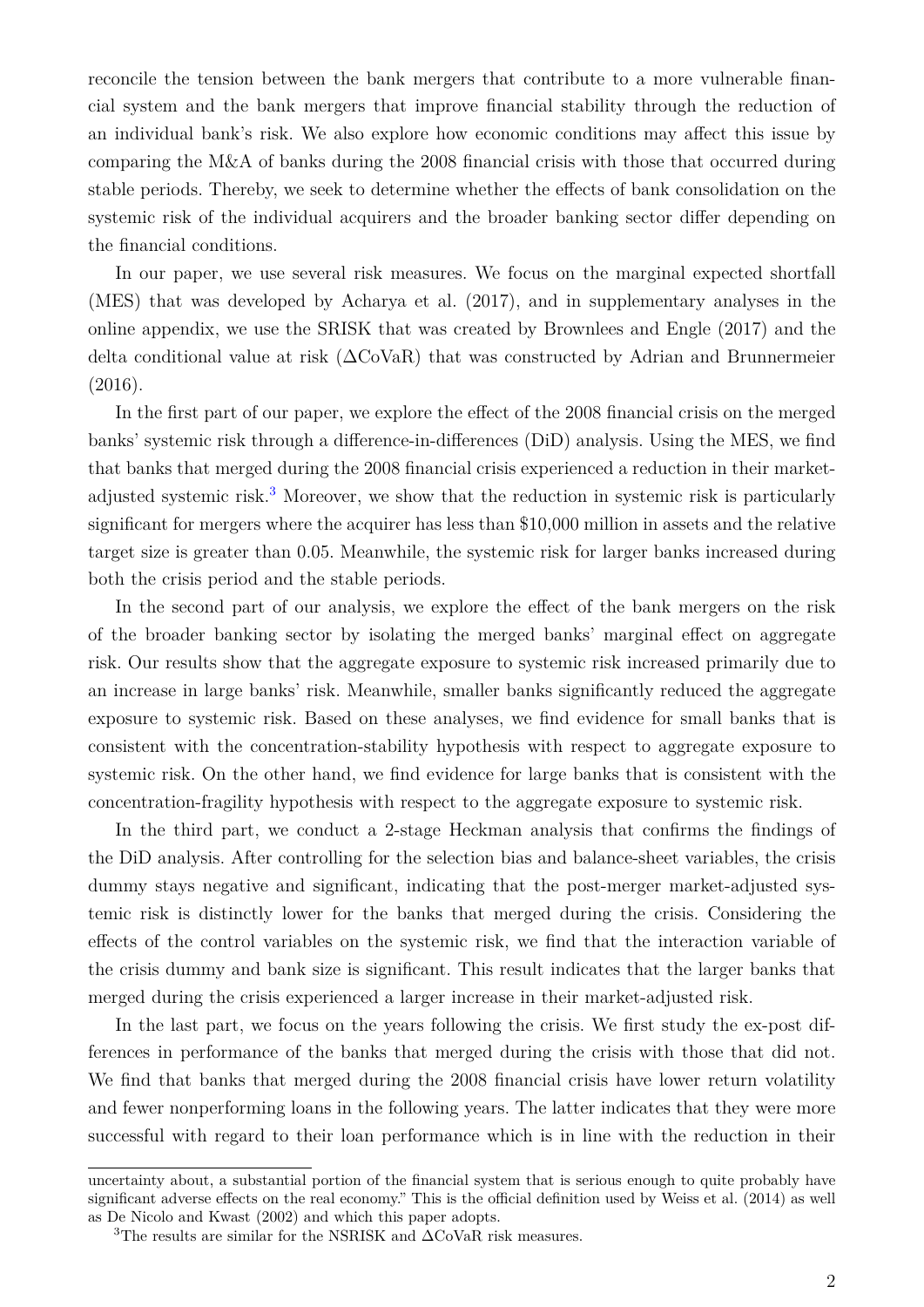return volatility. We also compare the mergers of the pre-crisis years with the post-crisis years and find that even though the merger-related systemic risk went down for smaller banks and went up for larger banks, the difference is not significant.

Even though there is a substantial amount of literature on bank mergers and their effects on systemic risk, to the best of our knowledge, this is the first paper to explicitly examine the merger-related changes in systemic risk with respect to the economic climate within the United States while also taking into account the characteristics of both the acquirer and the target.<sup>[4](#page-0-0)</sup> Of this literature on mergers and risk, our paper is closest to Weiss et al. (2014). In Weiss et al. (2014), the authors investigate the systemic risk of merging banks and find that after controlling for the market trends in the banking sector, the change in the systemic risk is insignificant. Weiss et al. (2014) attribute this insignificant change to an increase in the systemic risk of the overall banking sector and claim that mergers increase the systemic risk of the non-merged banks as well. We replicate their analysis in the online appendix and find a similar insignificant change in the market-adjusted systemic risk measure.<sup>[5](#page-0-0)</sup> However, when we exclude banks that merged during the 2008 financial crisis, we find a different result. Specifically, we find that banks that merged during the stable periods experienced a significant post-merger increase (rather than an insignificant one) in their market-adjusted systemic risk. Meanwhile, for the banks that merged during the crisis, we find a reduction in their post-merger market-adjusted systemic risk. This finding means that the insignificant coefficient found in Weiss et al. (2014) may be due to the inclusion of the banks that merged during the crisis and that these mergers have a distinctly negative effect on banks' systemic risk. In our sample, the significance of the results depends heavily on whether we exclude the subsample that merged during the crisis or not.

The remainder of this paper proceeds as follows: In Section 2, we outline our hypotheses and the construction of our sample. In Section 3, we use a DiD analysis to investigate whether there is a dissimilarity between mergers that occurred during the 2008 financial crisis and those that took place during regular times in terms of the change in the merged banks' systemic risk. In this section, we also consider the change in the aggregate systemic risk. In Section 4, we extend these analyses using a Heckman selection model. In Section 5, we compare the post-crisis risk performance and balance-sheet characteristics. In Section 6, we summarize our findings and conclusions.

<sup>4</sup>See Amihud et al. (1981), Furfine and Rosen (2006), and Vallascas and Hagendorff (2011) for a discussion of mergers and risk. Moreover, see Berger et al. (2019), Ivashina and Scharfstein (2010), Kowalik et al. (2015), and DeYoung and Torna (2013) for a discussion of 2008 financial crisis.

 ${}^{5}$ Referred as "competitive-adjusted" in Weiss et al. (2014)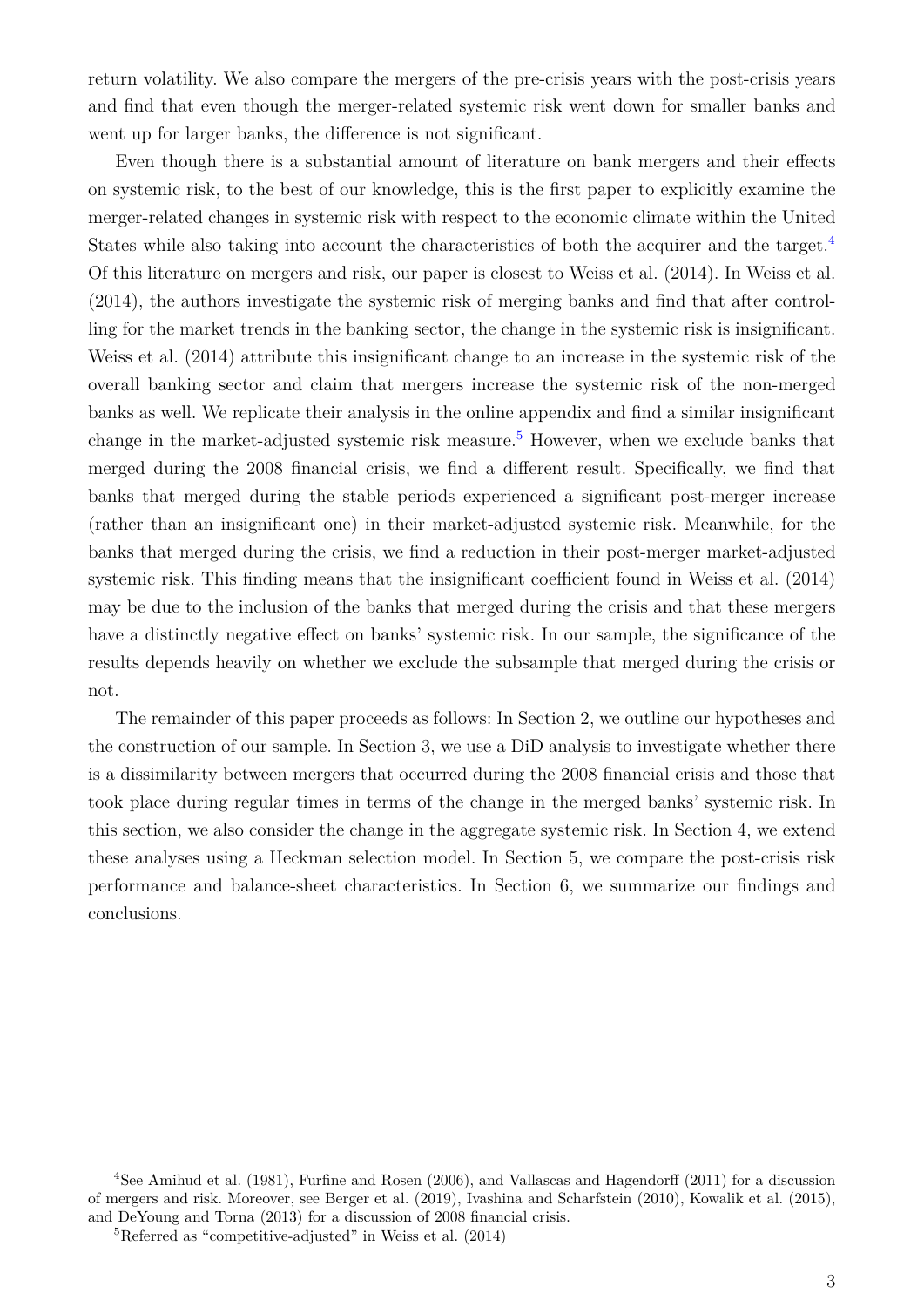## **2. Hypotheses and Data Construction**

### **2.1. Hypotheses**

We test the following hypotheses in our paper (corresponding sections in parentheses):

- *H1: Mergers during the 2008 financial crisis differed with respect to their market-adjusted exposure and contribution to systemic risk from their counterparts that took place during stable periods.* [\(Section 3.2](#page-8-0) and [Section 4.3\)](#page-14-0) The 2008 financial crisis was a period of extreme financial distress for the banking sector. Mergers that occurred during that period may have had different motivations and effects on a merged bank's systemic risk. Possibly, markets undervalued the targets during the crisis, and merged banks benefited from these fire sales.
	- **–** *H1a: Merged banks' market-adjusted systemic risk differs with respect to the size of the acquirer and the target.* [\(Section 3.2](#page-8-0) and [Section 4.3\)](#page-14-0) The size of the acquirer and the target are critical factors that underpin the concentration-stability and concentration-fragility debate. Specifically, a larger bank may have a broader effect on the financial system that could be destabilizing if there is an increase in the systemic risk of the bank. On the other hand, a larger bank is often more diversified that may reduce the systemic risk.
- *H2: The effect of mergers on aggregate systemic risk is different in the crisis period and the stable periods.* [\(Section 3.3\)](#page-10-0) This difference follows from H1. If the systemic risk of the merged bank is different in the crisis period from that in the stable periods, then this difference could also have an effect on aggregate risk.
	- **–** *H2a: The effect of a merger on aggregate risk differs with respect to the size of the acquirer and the target.* [\(Section 3.3\)](#page-10-0) This difference follows from H1a. If the systemic risk of an acquirer or a target is dependent on size, their effect on the aggregate risk could also be affected by that factor.
- *H3: The ex-ante balance-sheet characteristics are different in the crisis period and the stable periods both for the acquirer and the target.* [\(Section 4.1\)](#page-12-0) Due to differences in the financial conditions, banks that merged during the 2008 financial crisis may be distinct in their balance-sheet characteristics.
- *H4: The banks that merged during the 2008 financial crisis have different ex-post performance than the banks that did not.* [\(Section 5.1\)](#page-16-0) Due to changes in their risk exposure and balance-sheet characteristics following a merger, banks that merged during the crisis may display differences in their performance after the crisis.
- *H5: The banks that merged before and those that merged after the 2008 financial crisis had different exposures and made different contributions to systemic risk after the merger.* [\(Section 5.2\)](#page-17-0) Due to changes in the regulations of the banking system, banks that merged after the crisis may differ from their pre-crisis counterparts with respect to their exposure and contribution to systemic risk.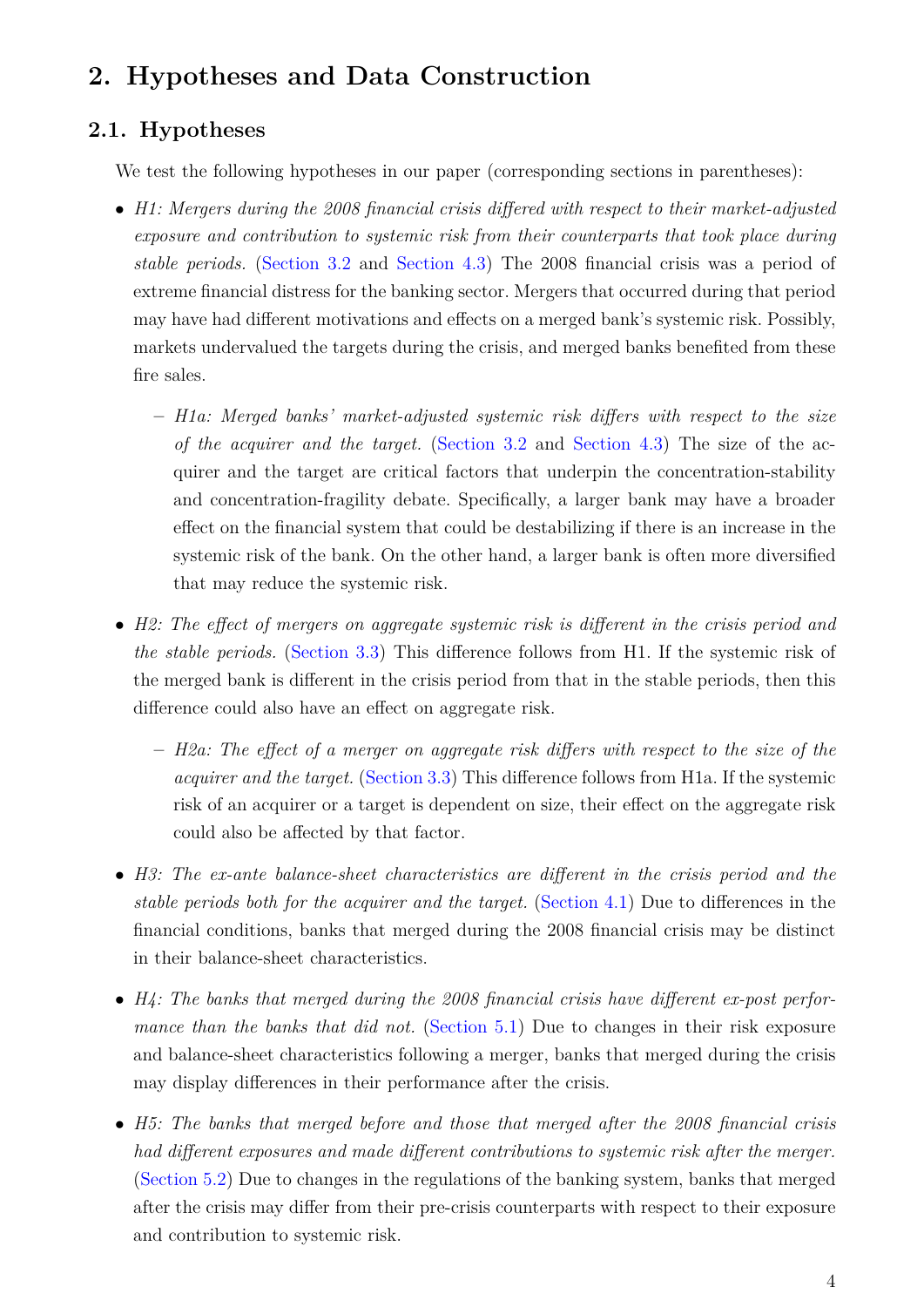### **2.2. Data**

In the main body of the paper, we use the MES to capture a bank's exposure to systemic risk. In the online appendix, we complement our primary analysis with NSRISK and ∆CoVaR to further quantify a bank's exposure and contribution to systemic risk, respectively. Description of these risk measures together with their data sources are also provided in the online appendix.

Regarding the construction of the merged bank sample, we use the Thomson One database and collect all domestic merger transactions that occurred within the United States between acquirers with the Standard Industrial Classification (SIC) codes ranging from 6021-6036 and 6712 and targets with the SIC codes ranging from 6000-6162. In other words, the composition of the sample involves acquiring firms that are either depository institutions or bank holding companies that merged with target firms that were either depository or non-depository credit institutions. Furthermore, although important during the 2008 financial crisis, we make a simplifying restriction and exclude any brokers, dealers, exchanges, and services of securities and commodities in our sample since the focus of this paper is bank consolidation.

Moreover, M&A deals are further restricted by requiring that the acquirer purchases at least 50% of the target firm and that the deal value is at least 10 million dollars. Additional constraints regarding the mergers' absolute size and relative size (the ratio of the acquirer's assets to the target's assets) are explored alongside the overall sample. In these ways, we only consider the mergers where the acquisition would reasonably have an effect on the risk level of the acquirer.<sup>[6](#page-0-0)</sup>

Likewise, mergers that involve the same acquirer and that occurred within the short period of a single month are entirely excluded, while we only keep the transactions at the maximum deal value for acquisitions that took place within six months of one another. This is done to capture the transactions that most likely will have the clearest effect on the acquirer.

Furthermore, all of the mergers considered in this paper were announced and completed between the years 1995 and 2016. This time frame was selected in part to extend the findings in the literature on M&A (Weiss et al. 2014). The periods of stability and crisis follow the official dates for business cycles that the National Bureau of Economic Research (NBER) provides. Moreover, in order to account for significant lags of bank failures that persisted in the system even after contractions technically ended according to the NBER dates, we gather complementary data from the Federal Deposit Insurance Corporation (FDIC) regarding the annual number of bank failures and those by total assets. A more detailed account of the time periods occurs in the online appendix. The following are the windows that we construct:

| Stable Periods: | Crisis Period: |
|-----------------|----------------|
| $1995 - 2006$   | $2007 - 2010$  |
| $2011 - 2016$   |                |

Last, all acquiring banks in the sample are listed with share price data from the CRSP/Compustat Merged database. Accounting data for both acquirers and targets are primarily gathered from

 ${}^{6}$ For specific relative size thresholds, see Furfine and Rosen (2006) and Minnick et al. (2011).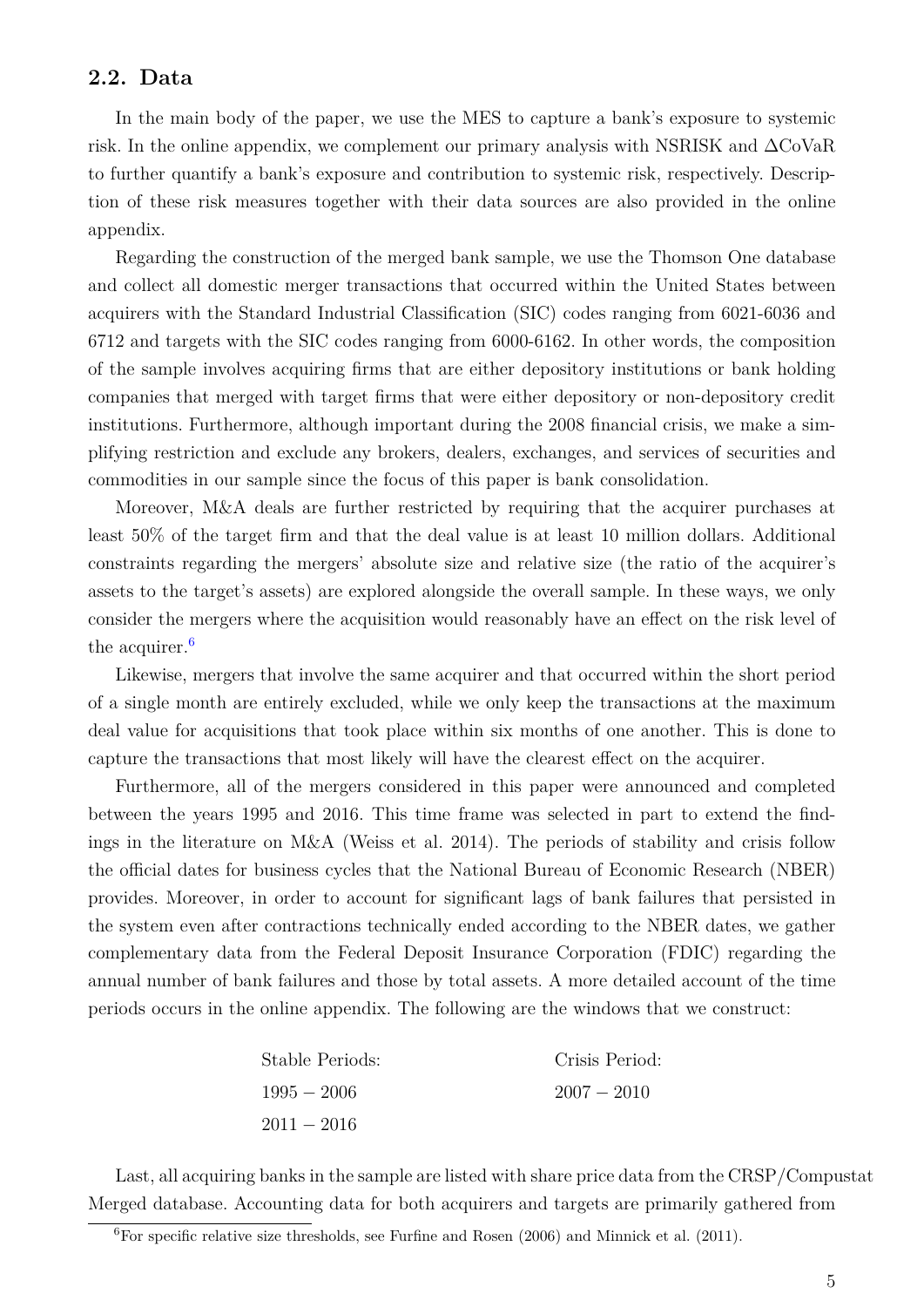the CRSP/Compustat Merged database. A complete account of the construction of the sample is discussed in the online appendix. Furthermore, we omit the transactions where there is only partial or a complete lack of either accounting or share price data. Therefore, the sample used in our analysis consists of mergers that transpired from 1995 to 2016 when complete share price and accounting data were available in the CRSP/Compustat Merged database.

### **3. Difference-in-Differences Analysis**

The main aim of the difference-in-differences (DiD) analysis is to compare the bank mergers that occurred during the 2008 financial crisis with those that took place during stable periods. Specifically, to test H1, we consider the effect on the merged bank's risk using the MES. In our analysis, we focus on two variants of MES, which are marked as bold segments in [Table 1.](#page-7-0) We start by examining the difference in the merged banks' pre- and post-merger levels of systemic risk and denote them with ∆MES. The pre-merger values are calculated over a [-11, -180] day window before the merger announcement, and post-merger values are calculated over a  $[+11,$ +180] day window after the merger completion.

In order to investigate whether a merger affects the risk of the financial system, it is important to incorporate the effect of the target on systemic risk. To this end, we redefine the pre-merger MES to be a function of both the acquirer and the target. Specifically, we define:

*Pre-merger MES of the Acquirer*<sub>target-*adjusted* =</sub> *Cap-weighted Average of the Acquirer and the Target Pre-merger MES* 

Accordingly, the ∆MES*target*-*adjusted* can be defined as :

## $\Delta MES_{target\text{-}adjusted} =$ *Post-merger MES of the Acquirer* − *Pre-merger MES of the Acquirer*<sub>target-adjusted</sub>

From this point on, whenever we mention *MES*, it is in reference to the target-adjusted version of the risk measure (unless otherwise noted).[7](#page-0-0)

Moreover, in order to determine whether this change in systemic risk is truly caused by a merger as opposed to a general trend in the banking sector, a comparison between merged and non-merged banks is necessary.[8](#page-0-0) We construct a control group and use it to adjust for the changes in the non-merged banks' systemic risk. To construct our control group, we calculate the systemic risk for each bank available in the CRSP database. Next, for each merger, we create a broad cap-weighted index of non-merged banks by excluding the corresponding acquirer and target from the sample and weighting each bank's systemic risk according to its market capitalization for the MES risk measure. We name these cap-weighted non-merged control

<sup>7</sup>While capturing the target effect on the systemic risk is important, it also reduces the sample size significantly and can lead to potential sample selection bias. For instance, it may be the case that only larger targets may have price data that are publicly available that would affect the MES results in the subsample.

<sup>8</sup>A key underlying assumption implicit in the DiD analysis is that the treatment group and the control group have parallel trends. Please refer to the online appendix for a visual examination of the trends prior to the mergers during stable and crisis periods.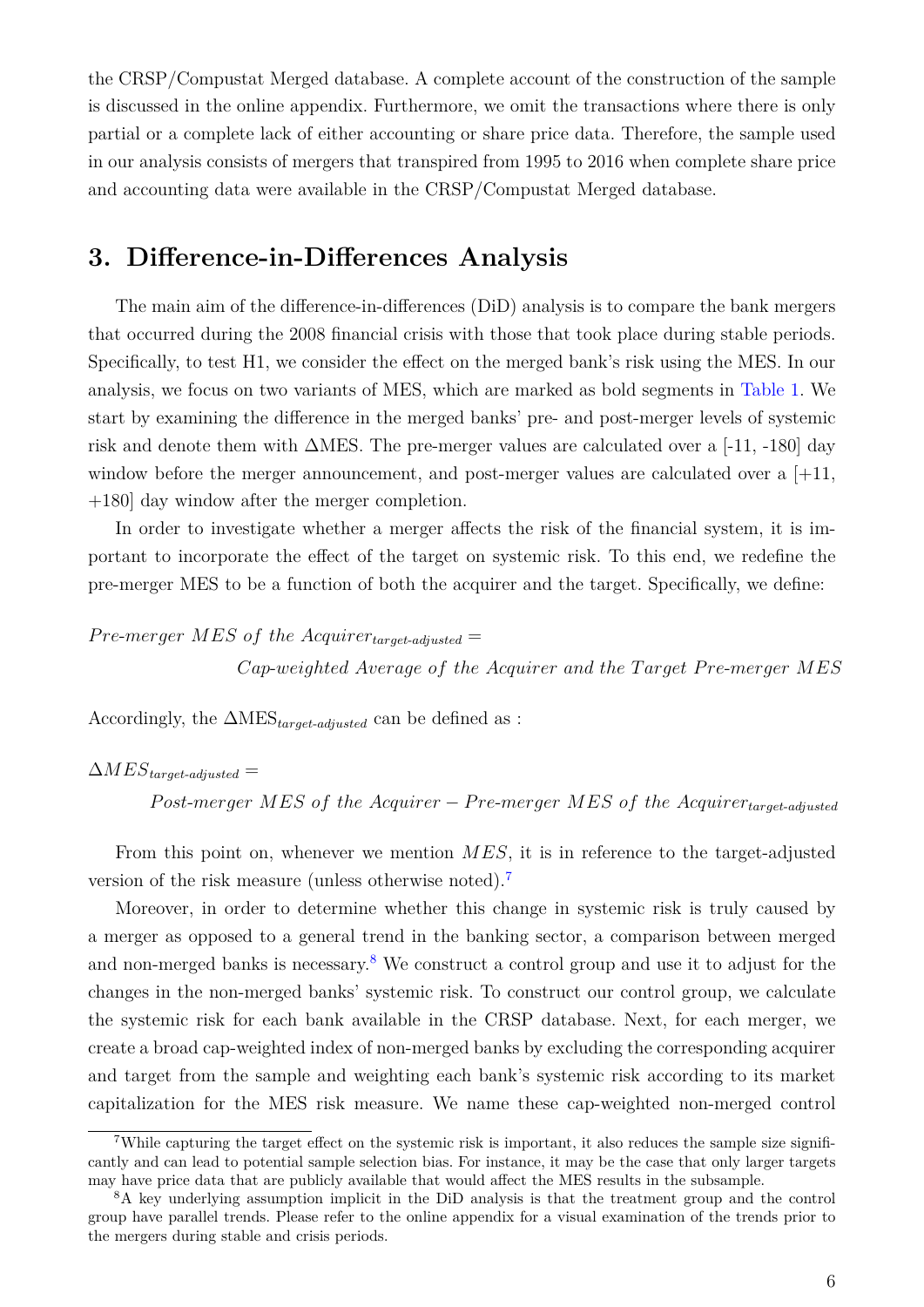groups as CapES and calculate the change in this measure around each merger by deducting the average pre-merger value from the post-merger average and denote it as ∆CapES. Next, we control for the aggregate risk by deducting the change in risk of the cap-weighted non-merged bank index from the change in the merged bank's risk and name it the market-adjusted change in risk that is shown in the last row of [Table 1](#page-7-0) and denoted as ∆CapMAES.

<span id="page-7-0"></span>

| Risk Measure                                | <b>MES</b>                 |
|---------------------------------------------|----------------------------|
| Change in Acquirer Risk                     | $\Delta \mathbf{MES}$      |
| (Post Merger-Pre Merger)                    |                            |
| Cap-weighted Non-merged Banking Sector Risk | CapES                      |
| Change in Cap-weighted                      |                            |
| Non-merged Banking Sector Risk              | $\Delta \text{CapES}$      |
| (Post Merger-Pre Merger)                    |                            |
| Market-Adjusted Change in Risk              |                            |
| Controlled for Cap-weighted                 | $\triangle$ CapMAES        |
| Non-merged Banking Sector Risk              | $=\Delta MES-\Delta CapES$ |
| (Post Merger-Pre Merger)                    |                            |

Table 1: Definitions of Risk Measures

#### **3.1. Summary Statistics**

We start our analysis with the change in the merged bank's risk after the merger that is illustrated in the third row of [Table 2.](#page-8-1) The results show that the risk has increased for the merged bank following a merger in the overall sample.

The sixth row illustrates the change in risk for the cap-weighted bank index. The results show that the constructed cap-weighted index experienced a rise in its exposure to systemic risk on average.

The ninth row illustrates the change in the market-adjusted risk, in which case we calculate the change in the merged banks' risk after controlling for the change in risk for the cap-weighted index of non-merged banks. The results show that in the overall sample, merged banks' exposure to systemic risk went up even after controlling for the changes in the banking sector with the help of the cap-weighted index.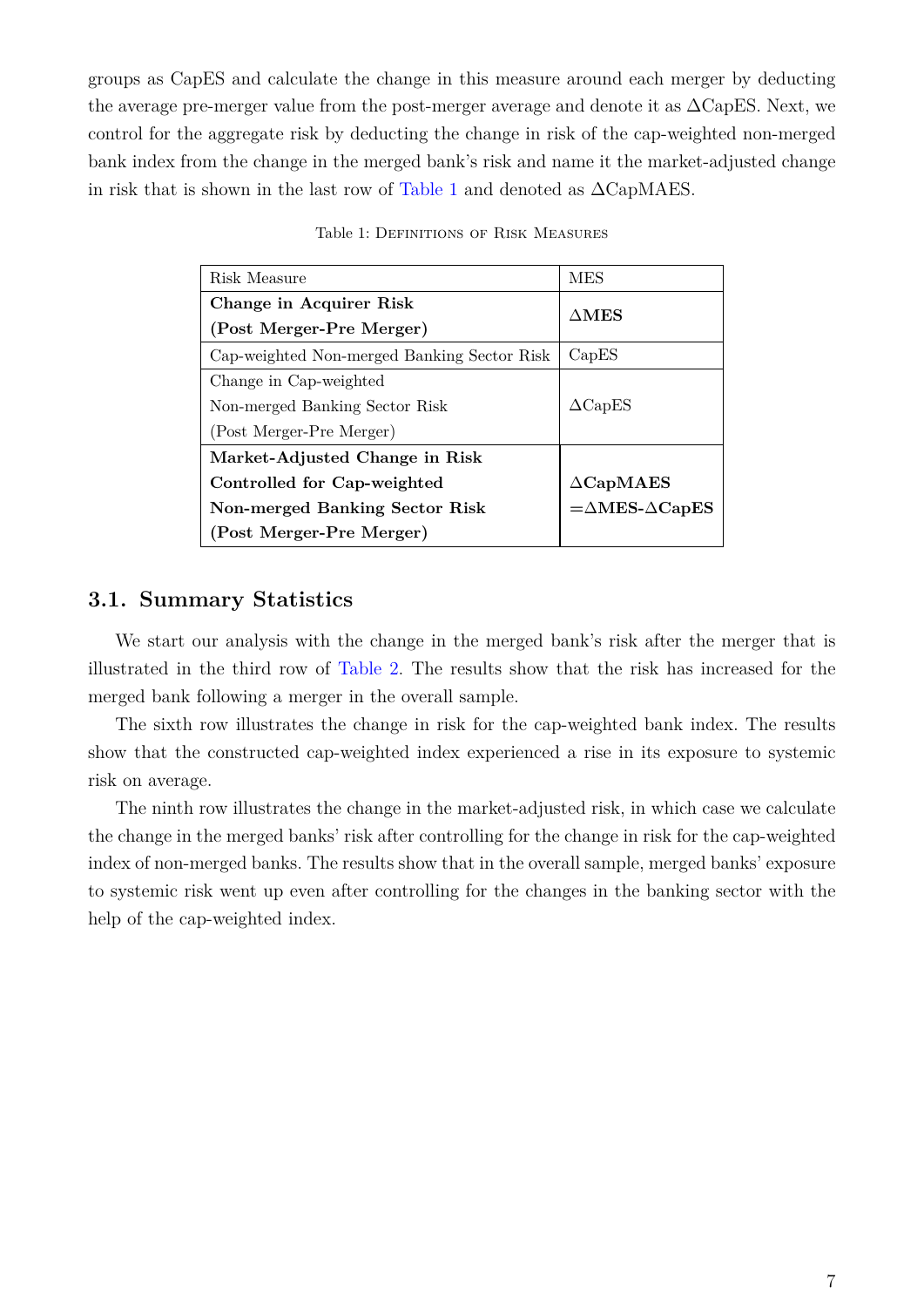<span id="page-8-1"></span>

| Table 2: SUMMARY STATISTICS |         |         |         |         |          |         |       |     |
|-----------------------------|---------|---------|---------|---------|----------|---------|-------|-----|
|                             | Mean    | p25     | Median  | p75     | Std.Dev. | Min     | Max   | Obs |
| Pre-merger MES              | 1.34    | 0.63    | 1.20    | 1.87    | 1.23     | $-3.40$ | 9.02  | 579 |
| Post-merger MES             | 1.76    | 0.78    | 1.50    | 2.29    | 1.84     | $-2.09$ | 16.69 | 579 |
| $\Delta \text{MES}$         | 0.43    | $-0.49$ | 0.27    | 1.16    | 1.70     | $-5.51$ | 13.95 | 579 |
| Pre-merger CapES            | 2.16    | 1.48    | 1.96    | 2.67    | 0.96     | 0.67    | 8.63  | 566 |
| Post-merger CapES           | 2.58    | 1.55    | 2.28    | 2.80    | 1.82     | 0.57    | 13.04 | 566 |
| $\Delta \text{CapES}$       | 0.43    | $-0.40$ | 0.13    | 1.06    | 1.70     | $-4.28$ | 10.30 | 566 |
| Pre-merger CapMAES          | $-0.85$ | $-1.51$ | $-0.64$ | $-0.09$ | 1.13     | $-5.96$ | 2.40  | 566 |
| Post-merger CapMAES         | $-0.83$ | $-1.45$ | $-0.63$ | $-0.01$ | 1.36     | $-9.63$ | 3.65  | 566 |
| $\Delta$ CapMAES            | 0.02    | $-0.67$ | 0.05    | 0.74    | 1.30     | $-6.08$ | 4.62  | 566 |

### <span id="page-8-0"></span>**3.2. The results for Difference-in-Differences Analysis**

In this section, we focus on the mergers during the 2008 financial crisis and explore whether these merged banks experienced an increase or a decrease in their exposure to systemic risk compared to the mergers during stable periods. To analyze the crisis's effect on the merged banks' systemic risk, we split the sample into a crisis period (defined as 2007 to 2010) and stable periods (1995-2006 & 2011-2016) and conduct the DiD analysis. In order to capture the size effects on the systemic risk, we also consider different subsamples with respect to acquirer size and relative size (target assets/acquirer assets) and test H1a. We provide more details regarding the construction of these subsamples in the online appendix.

[Table 3](#page-9-0) shows the DiD results for the MES. For each subsample grouping, the first line gives the change in the risk measure without using a control group, while the second line presents the market-adjusted version of the risk measure when using the cap-weighted control.

In the overall sample shown in the first line of [Table 3,](#page-9-0) ∆MES is positive for both the crisis period and stable periods that indicates the risk increased after the merger regardless of the period. Moreover, ∆MES is higher for the mergers that occurred during the crisis that at first glance may be interpreted as those mergers creating a riskier environment. However, this analysis is incomplete without considering the risk level of the overall banking sector, which necessitates the usage of a control variable to calculate the market-adjusted version of this risk measure. When we introduce the cap-weighted non-merged control group to our analysis and calculate the market-adjusted MES, the sign of the risk difference between the crisis period and the stable periods reverses and is significant. Specifically, the effect of mergers during the crisis is on the average negative that indicates a merged bank's exposure to systemic risk diminished after the merger. Meanwhile, for stable periods, the merged banks' market-adjusted exposure to systemic risk, in general, increased. This reversal demonstrates that it is indeed important to detrend the sample through the use of a control group.

Furthermore, in our subsequent analysis, we focus on mergers where the relative target asset size is greater than 5 percent of the acquirer. We impose this restriction in order to exclude mergers where the target would reasonably have little to no effect on the systemic risk of the merged bank. When we consider the subgroups with respect to the acquirer size (when acquirer assets are less than \$10,000 million), they represent a large share of our merged sample, espe-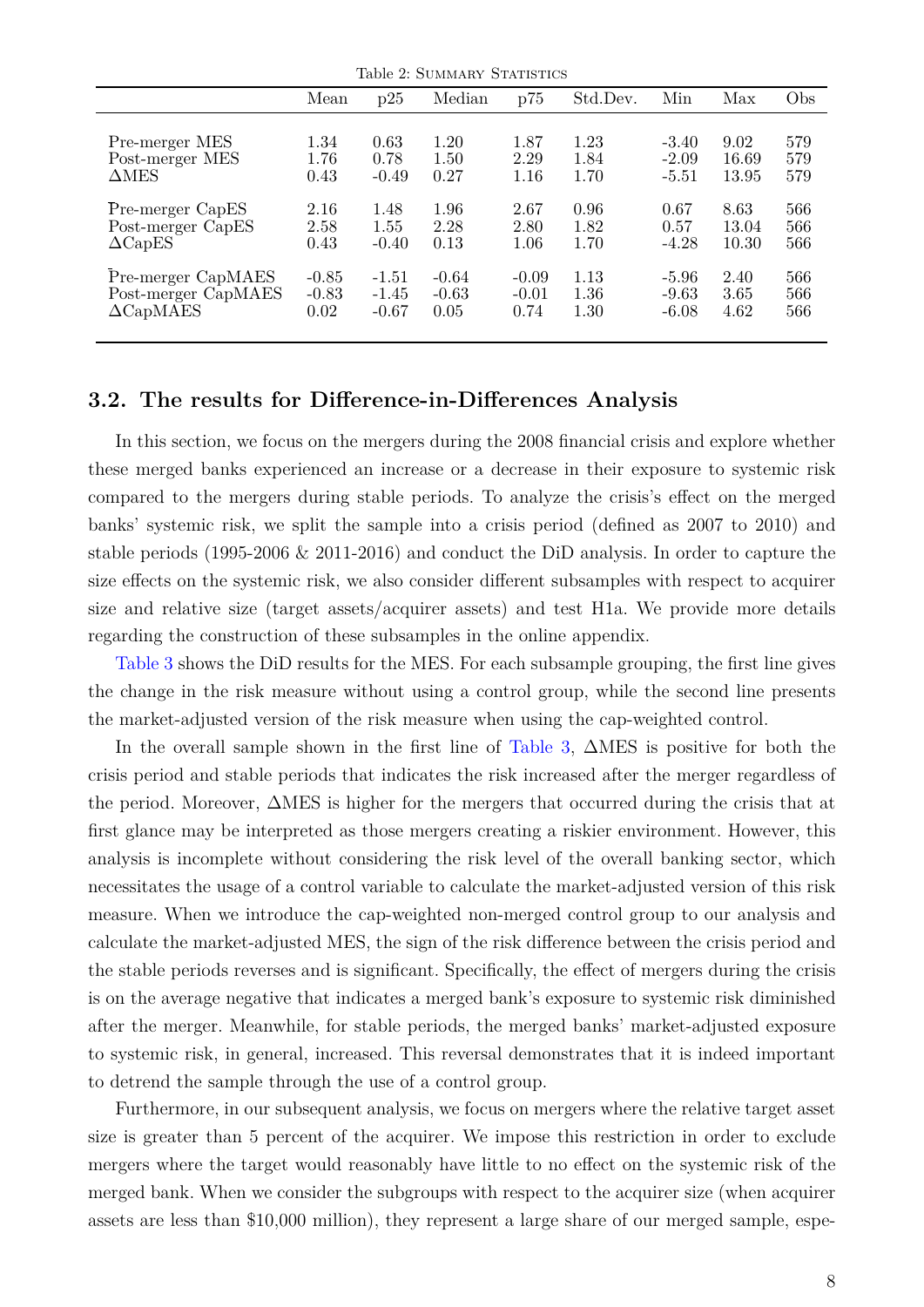cially for the crisis. Moreover, the reduction in the acquiring banks' market-adjusted risk after the merger is larger and more significant. Mergers with acquirers whose asset size is greater than \$10,000 million also show a decrease in market-adjusted systemic risk, but this value is smaller and not significant.

Overall, using the market-adjusted MES measure, the findings of this section show that for the entire sample and most of the subsamples, mergers during the crisis had a greater reduction in their market-adjusted systemic risk than their counterparts in stable periods.<sup>[9](#page-0-0)</sup>

| PHILIPPICE IN PHILENCES INVISION     |             |           | $\frac{1}{2}$      |          |                 |                    |
|--------------------------------------|-------------|-----------|--------------------|----------|-----------------|--------------------|
|                                      | Stable Obs. | Stable    | Crisis Obs. Crisis |          | Risk Difference | p-value            |
| <b>MES</b>                           |             |           |                    |          |                 |                    |
| No Restriction                       |             |           |                    |          |                 |                    |
|                                      |             |           |                    |          |                 |                    |
| $\triangle$ MES                      | 525         | 0.258     | 54                 | 2.071    | $-1.814***$     | (0.000)            |
| $\Delta$ CapMAES                     | 519         | 0.0946    | 47                 | $-0.790$ | $0.885***$      | (0.008)            |
|                                      |             |           |                    |          |                 |                    |
| Relative Target Assets > 0.05        |             |           |                    |          |                 |                    |
|                                      |             |           |                    |          |                 |                    |
| $\triangle$ MES                      | 441         | 0.295     | 45                 | 1.668    | $-1.373***$     | (0.006)            |
| $\Delta$ CapMAES                     | 436         | 0.108     | 38                 | $-0.925$ | $1.034***$      | (0.006)            |
| Acquirer Assets < 10000              |             |           |                    |          |                 |                    |
| & Relative Target Assets $\geq$ 0.05 |             |           |                    |          |                 |                    |
|                                      |             |           |                    |          |                 |                    |
| $\triangle$ MES                      | 345         | 0.270     | 36                 | 1.205    | $-0.934**$      | (0.035)            |
| $\Delta$ CapMAES                     | 340         | 0.164     | 31                 | $-1.094$ | $1.259***$      | (0.004)            |
|                                      |             |           |                    |          |                 |                    |
| Acquirer Assets>10000                |             |           |                    |          |                 |                    |
| & Relative Target Assets $\geq$ 0.05 |             |           |                    |          |                 |                    |
|                                      |             |           |                    |          |                 |                    |
| $\triangle$ MES                      | 96          | 0.383     | 9                  | 3.519    | $-3.136*$       |                    |
| $\Delta$ CapMAES                     | 96          | $-0.0919$ | 7                  | $-0.178$ | 0.0863          | (0.087)<br>(0.906) |
|                                      |             |           |                    |          |                 |                    |

<span id="page-9-0"></span>Table 3: Difference-in-Differences Analysis (Target-Adjusted Capweighted Pre-merger Risk)

This table shows the changes in the merged banks' target-adjusted systemic risk. The crisis period consists of observations for the years 2007-2010. The p-values are reported with respect to unequal variance (Welch) t-test. \*  $p < 0.1$ , \*\*  $p < 0.05$ , \*\*\*  $p < 0.01$ .

#### **3.2.1. Robustness Checks**

To show that these results are valid and only apply to the mergers that took place during the 2008 financial crisis, we conduct placebo tests where we alter the years of the crisis period. Specifically, we change the years of the crisis period from 2007-2010 to 2002-2005. These years do not coincide with other historical crisis periods that might be present in our sample. The results are reported in the online appendix. For the placebo period, the coefficients either become reversed or lose their significance. This finding confirms that the relationship between bank mergers and systemic risk during the crisis is different from other periods. As an additional robustness check, we exclude non-bank targets and repeat our DiD analysis. For all three risk measures, we find that the magnitudes and significance of the coefficients are similar to the overall sample that indicates robustness, and these results can be found in the online appendix.

<sup>9</sup>The findings for the other risk measures are in line with these results. Namely, for both NSRISK and ∆CoVaR, the market-adjusted systemic risk is significantly lower during the crisis as compared to the stable periods.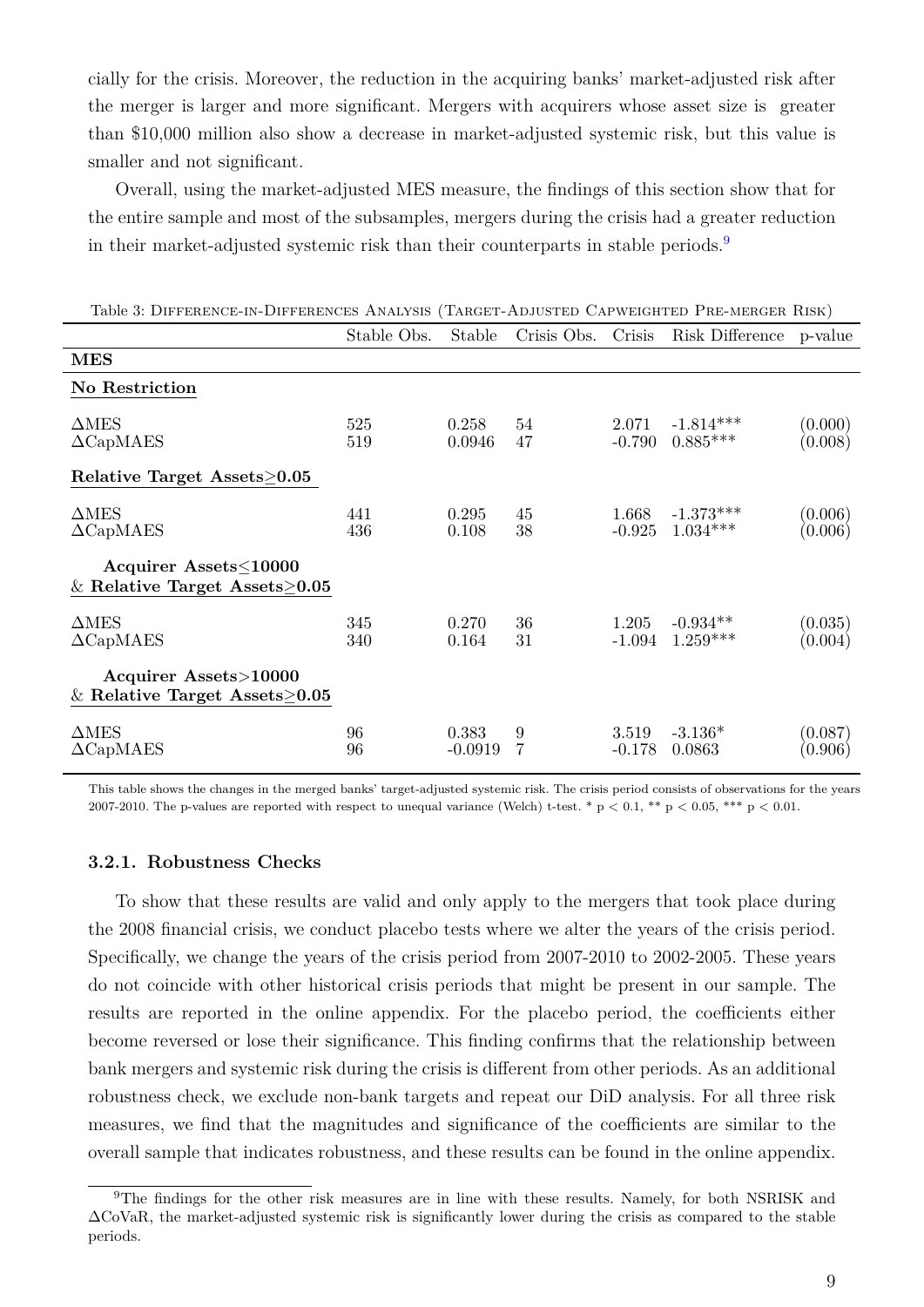### <span id="page-10-0"></span>**3.3. Effects of Bank Mergers on Aggregate Risk**

In addition to analyzing individual acquirers, we explore how bank mergers affect the aggregate risk of the financial system to test H2. In our analysis, we examine the marginal effect of each merger on the aggregate risk. First, we calculate the aggregate risk that includes and excludes the individual acquirer-target pair using market capitalization weights. Next, we calculate the change between pre- and post-merger periods as previously defined for these two variants of aggregate risk. Then, we isolate the merger effect by deducting the change in aggregate risk excluding the acquirer-target pair from the change in aggregate risk including the acquirer-target pair.<sup>[10](#page-0-0)</sup> The equations are as follows:

 $\Delta$  Aggregate Risk incl. the Acquirer and the Target (*P ost*-*merger Aggregate Risk incl. the Acquirer*

− *P re*-*merger Aggregate Risk incl. the Acquirer and the T arget*)

 $\Delta$  Aggregate Risk excl. the Acquirer and the Target (*P ost*-*merger Aggregate Risk excl. the Acquirer*

− *P re*-*merger Aggregate Risk excl. the Acquirer and the T arget*)

*Acquirer and T arget Effect* =

(∆ A*ggregate Risk incl. the Acquirer and the T arget*

− ∆ A*ggregate Risk excl. the Acquirer and the T arget*)

In [Table 4,](#page-11-0) we calculate the magnitude of this effect by summing the marginal effects across each of the stable periods and the crisis period. The first row shows that in line with our previous analysis, the total increase in the aggregate risk is larger for the crisis period that overall, indicates the bank mergers increased the aggregate systemic risk during the crisis. The table shows that the difference between stable periods and the crisis period is approximately equal to 0.16 that corresponds to the pre-merger MES of a merged bank with approximately \$5,000 million in assets. In relative terms, 0.16 value corresponds to 8 percent of the pre-merger cap-weighted aggregate risk. Comparing the subsamples in the third and fourth row, we find that mergers with large acquirers drive the increase in aggregate risk. Moreover, in the fourth row, there are 96 mergers during the stable periods and 9 mergers during the crisis. Therefore, the increase in the aggregate risk during the crisis is mainly driven by these nine banks. When we exclude these mergers in the third row, we find that banks during the crisis reduced aggregate systemic risk.

<sup>10</sup>We assume *ceteris paribus* that other banks are not directly affected by this merger.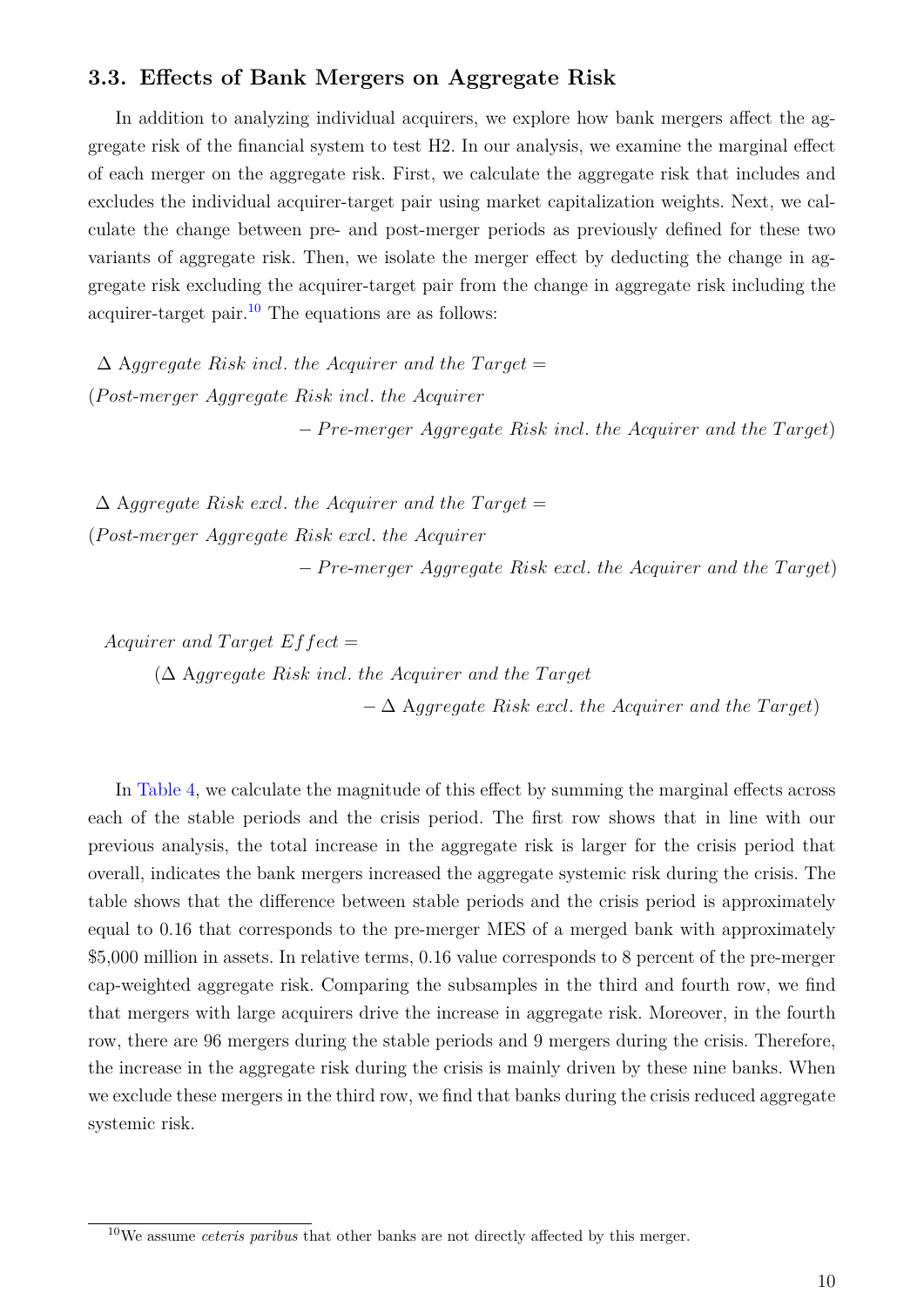Table 4: Difference-in-Differences Analysis for Aggregate Risk

<span id="page-11-0"></span>

|                                                                                                      | Stable Obs. | Stable | Crisis Obs. | Crisis | Risk Difference |
|------------------------------------------------------------------------------------------------------|-------------|--------|-------------|--------|-----------------|
| <b>MES</b>                                                                                           |             |        |             |        |                 |
| No Restriction                                                                                       |             |        |             |        |                 |
| $\sum$ Acquirer Effect (Cap-weighted)                                                                | 525         | 0.10   | 54          | 0.26   | $-0.16$         |
| Relative size $\geq 0.05$                                                                            |             |        |             |        |                 |
| $\sum$ Acquirer Effect (Cap-weighted)<br>Acquirer Assets \times 10000<br>& Relative size $\geq 0.05$ | 441         | 0.11   | 45          | 0.29   | $-0.18$         |
| $\sum$ Acquirer Effect (Cap-weighted)                                                                | 345         | 0.07   | 36          | 0.02   | 0.05            |
| Acquirer Assets>10000<br>& Relative size $>0.05$                                                     |             |        |             |        |                 |
| $\sum$ Acquirer Effect (Cap-weighted)                                                                | 96          | 0.09   | 9           | 0.27   | $-0.18$         |

This table shows the sum of the merged banks' marginal effects on the change in the aggregate systemic risk. The crisis period consists of observations for the years 2007-2010. The p-values are reported with respect to unequal variance (Welch) t-test. \*  $p < 0.1$ , \*\*  $p < 0.05$ , \*\*\*  $p < 0.01$ .

Overall, the DiD analyses show that mergers that took place during the 2008 financial crisis experienced a significant decrease in their market-adjusted MES. Moreover, regarding the mergers that took place during the stable periods, we find that on average, these merged banks had an increase in their risk.

Considering the effect of the mergers on the aggregate risk, we find that they significantly increased the market-adjusted aggregate exposure to risk during the crisis in the overall sample. However, this result is mainly driven by a few large banks whose risk had increased during the crisis. When we consider mergers with small acquirers, we find that these mergers reduced the aggregate market-adjusted systemic risk during the crisis.

Concerning the initial competing hypotheses of concentration-stability and concentrationfragility, we find evidence consistent with the concentration-stability hypothesis with respect to aggregate exposure to systemic risk for mergers of small banks. Further, mergers by larger banks are consistent with the concentration-fragility hypothesis with respect to aggregate exposure to systemic risk. Such results call into question the absolute nature of the effect that bank consolidation has on financial stability and demonstrate that market conditions are indeed an important factor.[11](#page-0-0)

### **4. Multivariate Regression Analyses**

In this section, we extend our analysis to control for balance-sheet variables that have the potential to affect the post-merger systemic risk of a bank. We use the Heckman selection model in order to account for the potential self-selection bias since the acquirers choose to participate

<sup>11</sup>Similarly, Acemoglu et al. (2015) recognize that the effect of interconnectedness varies depending on the economic conditions.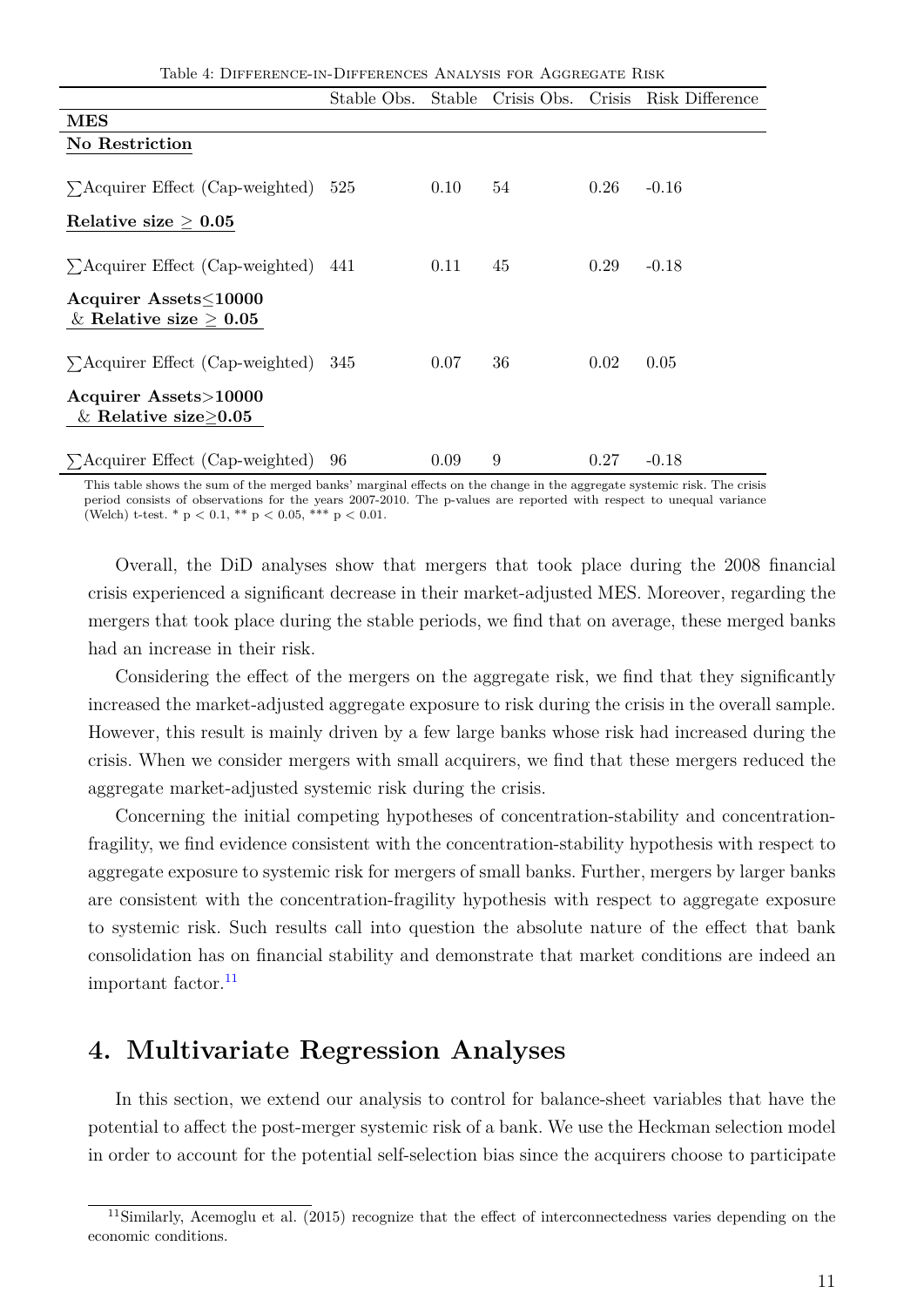in M&A.[12](#page-0-0) We specify the following regression model to examine the effect of the crisis on the change in the market-adjusted systemic risk of a bank:

$$
\Delta CapMAES = \beta_0 + \beta_1 Crisis + \beta_2 (Control\ Variables_{i,t-1}) + \epsilon_{i,t} \tag{1}
$$

where ∆CapMAES is the difference between post- and pre-merger values of the MES that are adjusted for the cap-weighted non-merged control group over the same period. *Crisis* is the dummy variable that equals one if the merger is announced between 2007-2010 and zero otherwise.

The control variables that are used in this specification are described in detail in [Table 5.](#page-12-1)

<span id="page-12-1"></span>

| Variable               | Definition                                                                      |
|------------------------|---------------------------------------------------------------------------------|
|                        |                                                                                 |
| Asset Growth           | Percentage change in the total assets.                                          |
| Stock Price Growth     | Percentage change in the stock price.                                           |
| Bank Size              | The natural log of a bank's total assets (in millions). The natural log is used |
|                        | for magnitude purposes since the value of total assets is very large.           |
| Return on assets (ROA) | Net income divided by total assets multiplied by 100 (ratio).                   |
| Liquidity              | Cash and short-term investments divided by total assets multiplied by 100       |
|                        | (ratio).                                                                        |
| Tangibility            | Property, plant, and equipment divided by total assets multiplied by 100        |
|                        | (ratio).                                                                        |
| Loans Ratio            | Loans-net of the total allowance for loan losses (balance sheet variable ap-    |
|                        | proximately equivalent to total loans) divided by total assets multiplied by    |
|                        | $100$ (ratio).                                                                  |
| Nonperforming Loans    | Nonperforming assets divided by total assets multiplied by 100 (ratio).         |
| Tobin's Q              | The market value of assets divided by the book value of assets multiplied       |
|                        | by 100 (ratio). The market value of assets is defined as total assets plus      |
|                        | the price per share times the number of common shares outstanding less          |
|                        | common equity. The book value of assets is equal to total assets.               |
| Tier-1 Capital         | The risk-adjusted capital ratio-tier-1 (multiplied by 100).                     |

Table 5: Definitions of Control Variables

### <span id="page-12-0"></span>**4.1. Comparison of Acquirer and Target Characteristics**

[Table 6](#page-13-0) compares the acquirers and targets with respect to their balance-sheet characteristics to test H3. As for acquirers, banks that merged during the crisis had less asset growth, stock price growth, and liquidity, Tobin's Q, tier 1 capital as well as lower ROA. At the same time these banks had larger asset size, carried more tangible assets, had a higher loan ratio, and had a higher share of nonperforming loans than their counterparts in stable periods. As for targets, banks that were acquired during the crisis had less asset growth, stock price growth, and liquidity, Tobin's Q, tier 1 capital as well as lower ROA. Moreover, these banks were larger in size, carried more tangible assets, had a higher loan ratio, and had a slightly higher ratio of nonperforming loans as compared to their counterparts in stable periods.

<sup>&</sup>lt;sup>12</sup>Further, even though OLS cannot establish causality, we replicate our results using the OLS analysis in the online appendix.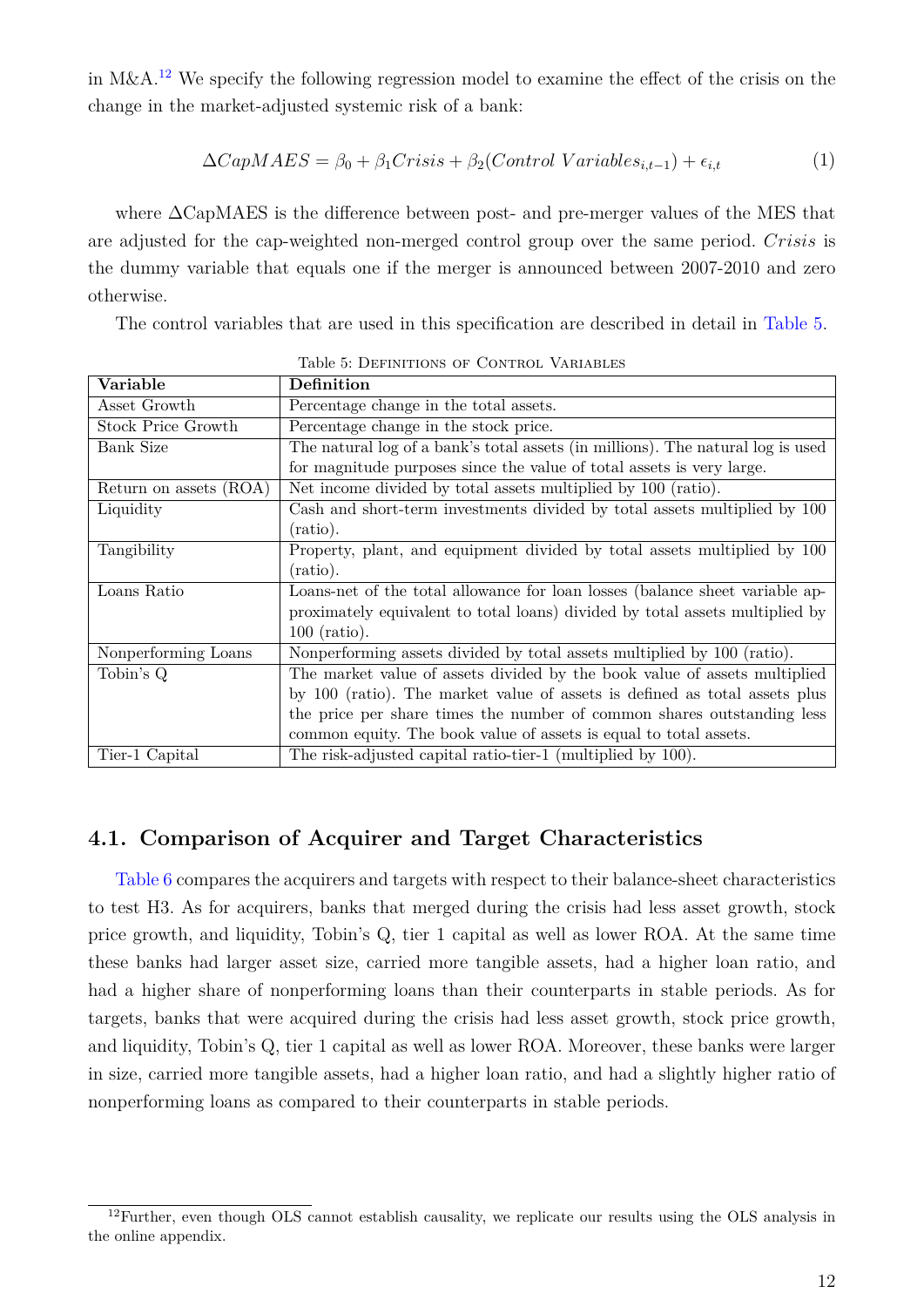<span id="page-13-0"></span>

|                                                                                                                                                                                         |                                                                                               | Whole Sample                                                                                      |                                                                                               | Acquirer Assets $\leq=10000$                                                                     | Acquirer Assets>10000                                                                            |                                                                                                   |  |
|-----------------------------------------------------------------------------------------------------------------------------------------------------------------------------------------|-----------------------------------------------------------------------------------------------|---------------------------------------------------------------------------------------------------|-----------------------------------------------------------------------------------------------|--------------------------------------------------------------------------------------------------|--------------------------------------------------------------------------------------------------|---------------------------------------------------------------------------------------------------|--|
|                                                                                                                                                                                         | (Stable)                                                                                      | (Crisis)                                                                                          | (Stable)                                                                                      | (Crisis)                                                                                         | (Stable)                                                                                         | (Crisis)                                                                                          |  |
| Acquirer                                                                                                                                                                                |                                                                                               |                                                                                                   |                                                                                               |                                                                                                  |                                                                                                  |                                                                                                   |  |
| Asset Growth<br><b>Stock Price Growth</b><br><b>Bank Size</b><br>Assets<br><b>ROA</b><br>Liquidity<br>Tangibility<br>Loans Ratio<br>Non-performing Loans<br>Tobin's Q<br>Tier 1 Capital | 16.20<br>12.55<br>7.77<br>9187.42<br>1.00<br>5.31<br>1.58<br>63.70<br>0.78<br>106.31<br>11.66 | 12.81<br>$-18.76$<br>8.09<br>13421.89<br>0.79<br>4.52<br>1.63<br>68.60<br>0.86<br>105.15<br>11.26 | 16.95<br>12.88<br>7.25<br>2321.63<br>0.97<br>5.22<br>1.64<br>64.19<br>0.79<br>105.97<br>12.11 | 12.75<br>$-17.67$<br>7.58<br>3022.93<br>0.75<br>4.52<br>1.74<br>69.89<br>0.87<br>105.11<br>11.68 | 13.68<br>11.49<br>10.29<br>41961.89<br>1.13<br>5.38<br>1.38<br>62.78<br>0.71<br>107.72<br>9.82   | 11.47<br>$-23.14$<br>10.57<br>63416.89<br>0.92<br>3.98<br>1.19<br>64.90<br>0.92<br>105.06<br>9.75 |  |
| Target                                                                                                                                                                                  |                                                                                               |                                                                                                   |                                                                                               |                                                                                                  |                                                                                                  |                                                                                                   |  |
| Asset Growth<br>Stock Price Growth<br><b>Bank Size</b><br>Assets<br><b>ROA</b><br>Liquidity<br>Tangibility<br>Loans Ratio<br>Non-performing Loans<br>Tobin's Q<br>Tier 1 Capital        | 6.58<br>41.12<br>6.82<br>3585.50<br>0.80<br>5.17<br>1.43<br>63.44<br>0.95<br>103.72<br>11.33  | 2.96<br>8.04<br>7.15<br>4935.42<br>0.41<br>4.36<br>1.63<br>69.98<br>1.04<br>102.53<br>10.75       | 6.38<br>43.98<br>6.31<br>875.12<br>0.75<br>4.99<br>1.49<br>63.68<br>1.06<br>103.00<br>11.63   | 2.01<br>15.71<br>6.73<br>1398.99<br>0.17<br>5.13<br>1.72<br>70.97<br>1.33<br>101.00<br>10.86     | 7.48<br>38.29<br>7.99<br>7740.72<br>0.93<br>5.26<br>$1.26\,$<br>62.39<br>0.67<br>105.33<br>10.55 | 5.83<br>-16.63<br>8.18<br>15125.21<br>0.78<br>2.67<br>1.48<br>67.91<br>0.42<br>105.78<br>10.30    |  |

Table 6: Balance-sheet Characteristics of Acquirers and Targets

This table shows the balance-sheet characteristics of acquirers and targets. The balance-sheet characteristics of particular interest are in bold.

#### **4.2. First-stage Analysis**

The first stage of the analysis is a probit model with the following specification:

$$
Acq_{i,t} = \beta_0 + \beta_1(\text{Asset Growth}_{i,t}) + \beta_2(\text{ Stock Price Growth}_{i,t}) + \beta_3(\text{ Bank Size}_{i,t}) + \beta_4(\text{Return on Asset}_{i,t}) + \beta_5(\text{Liquidity}_{i,t}) + \beta_6(\text{Tangibility}_{i,t}) + \beta_7(\text{Loans Ratio}_{i,t}) + \beta_8(\text{Non-performing Loans}_{i,t}) + \beta_9(\text{Tobin's Q}_{i,t}) + \beta_{10}(\text{Tier-1 Capital}_{i,t}) + \mu_i
$$

In this specification, *Acqi.t* equals one for the acquirers that merged in a given year and zero otherwise. Similar to Srivastav et al. (2018), we use the historical asset growth as an instrument only in the first stage. We calculate the asset growth rate for the two years prior to the merger.<sup>[13](#page-0-0)</sup> Based on the findings presented in [Table 7,](#page-14-1) larger bank size, stock price growth, asset growth, return on assets, tangible assets, Tobin's Q, and tier-1 capital are all associated with a high probability of being an acquirer. On the other hand, liquidity and nonperforming loans are associated with a lower likelihood of being an acquirer.

<sup>&</sup>lt;sup>13</sup>Srivastav et al. (2018) use asset growth for the three years prior to the merger. Due to constraints in data availability, we use two years prior to the merger.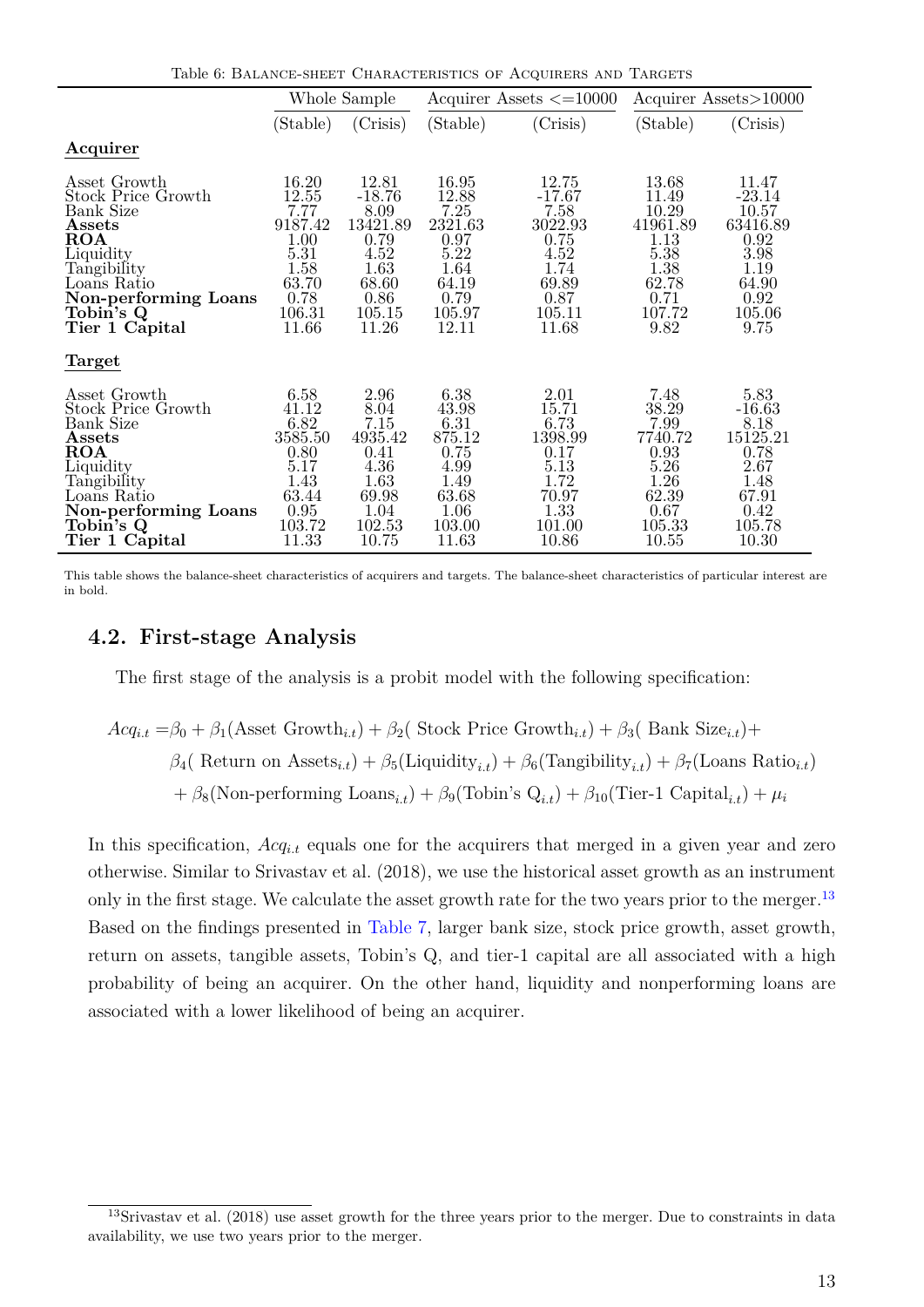|                           | (FRUBIT)            |                         |             |
|---------------------------|---------------------|-------------------------|-------------|
|                           | (1)                 | (2)                     | (3)         |
| Asset Growth              | $2.625***$          |                         | $2.447***$  |
|                           | (0.184)             |                         | (0.152)     |
| <b>Stock Price Growth</b> | $0.001***$          | $0.001***$              |             |
|                           | (0.000)             | (0.000)                 |             |
| Bank Size                 | $0.247***$          | $0.228***$              |             |
|                           | $(0.016)$ $(0.016)$ |                         |             |
| <b>ROA</b>                | $0.292***$          | $0.220***$              |             |
|                           |                     | $(0.063)$ $(0.048)$     |             |
| Liquidity                 | $-0.013**$          | $-0.008$                |             |
|                           | $(0.006)$ $(0.006)$ |                         |             |
| Tangibility               | $0.099***$          | $0.107***$              |             |
|                           |                     | $(0.029)$ $(0.029)$     |             |
| Loans Ratio               | $-0.001$            | 0.000                   |             |
|                           |                     | $(0.002)$ $(0.002)$     |             |
| Non-performing Loans      | 0.015               | $-0.039*$               |             |
|                           |                     | $(0.022)$ $(0.023)$     |             |
| Tobin's Q                 | $0.014***$          | $0.025***$              |             |
|                           |                     | $(0.005)$ $(0.004)$     |             |
| Tier 1 Capital            | $0.021***$          | $0.012*$                |             |
|                           |                     | $(0.007)$ $(0.007)$     |             |
| Constant                  |                     | $-5.326***$ $-5.965***$ | $-1.445***$ |
|                           |                     | $(0.490)$ $(0.473)$     | (0.034)     |
| <b>Bank Fixed Effects</b> | Yes                 | Yes                     | Yes         |
| N                         | 8917                | 9508                    | 10711       |
| Pseudo $R^2$              | 0.135               | 0.097                   | 0.046       |

<span id="page-14-1"></span>Table 7: Heckman Selection Model First Stage Results  $(D_{\text{D}}\text{onm})$ 

This table shows the first-stage probit estimation results of the Heckman selection model.

### <span id="page-14-0"></span>**4.3. Second-stage Analysis**

In the second stage, we estimate an OLS and add the inverse Mills ratio denoted by *λ* that is obtained from the first-stage analysis and controls for the potential selection bias.[14](#page-0-0) [Table 8](#page-15-0) presents the regression results for the market-adjusted change in MES that is denoted by ∆CapMAES. We use bank fixed effects in all columns, while the results with year fixed effects are in the second column.

First, the coefficient for  $\lambda$  is insignificant that indicates the endogenous sample selection does not play a role in the MES.<sup>[15](#page-0-0)</sup> Moreover, in Column 1, we control for the selection bias and balance-sheet variables, and the crisis dummy stays negative and significant that indicates the post-merger systemic risk is distinctly lower for the banks that merged during the 2008

 $14$ We use bootstrapping with 500 replications in order to estimate the asymptotic standard errors.

<sup>&</sup>lt;sup>15</sup>In the online appendix, we change the assumption of normally distributed errors and repeat the analysis of the Heckman selection model with a logit distribution. The results are in line with the probit specification.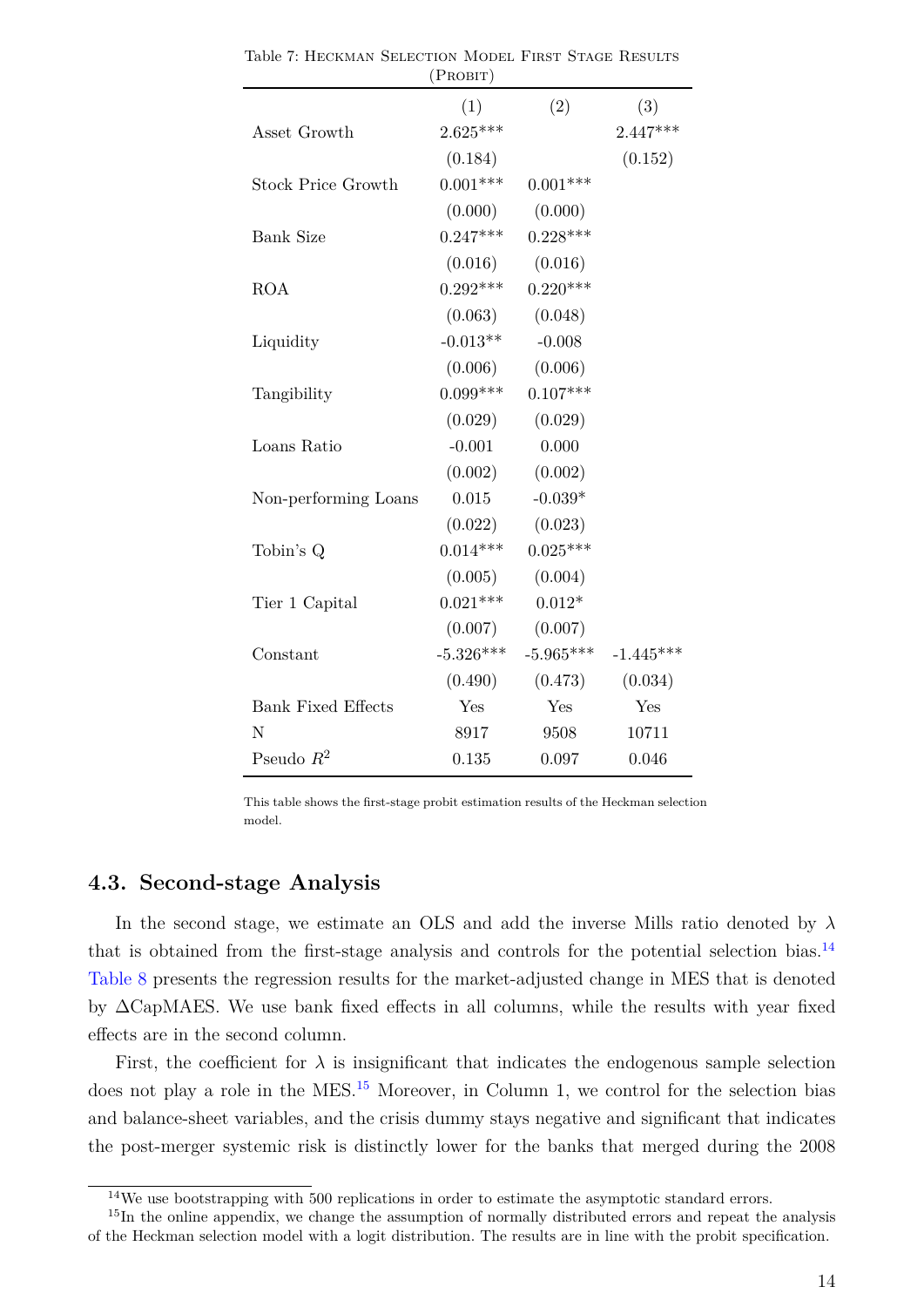financial crisis. In Columns 2 and 3, we add interaction variables and find that the interaction variable of the crisis dummy and bank size is significant that indicates the larger banks that merged during the crisis experienced a larger increase in their market-adjusted risk. Further, none of the other balance-sheet variables are significant except for bank size, ROA, and Tobin's Q. The positive coefficients for bank size and Tobin's Q show that larger banks and banks with higher market values experienced an increase in risk, while the negative coefficient for ROA shows that more profitable banks experienced a reduction in their risk following the merger. Together with the univariate case, these results confirm that banks that merged during the crisis experienced a reduction in their exposure to market-adjusted systemic risk.

<span id="page-15-0"></span>

| Table 8: ACAPMAES (HECKMAN'S 2-STEP ESTIMATION (PROBIT)) |             |             |             |
|----------------------------------------------------------|-------------|-------------|-------------|
|                                                          | (1)         | (2)         | (3)         |
| Crisis                                                   | $-0.921**$  | $-7.298**$  | $-11.109*$  |
|                                                          | (0.418)     | (3.240)     | (6.192)     |
| Pre-merger CapMAES                                       | $-0.866***$ | $-0.827***$ | $-0.780***$ |
|                                                          | (0.072)     | (0.068)     | (0.070)     |
| <b>Bank Size</b>                                         | $0.226**$   | $0.168**$   | $0.208***$  |
|                                                          | (0.095)     | (0.080)     | (0.080)     |
| <b>Stock Price Growth</b>                                | 0.000       | 0.000       | $-0.000$    |
|                                                          | (0.003)     | (0.003)     | (0.003)     |
| <b>ROA</b>                                               | $-0.318$    | $-0.407*$   | $-0.537**$  |
|                                                          | (0.231)     | (0.242)     | (0.231)     |
| Liquidity                                                | 0.023       | 0.026       | 0.010       |
|                                                          | (0.023)     | (0.023)     | (0.026)     |
| Tangibility                                              | $-0.133$    | $-0.121$    | $-0.083$    |
|                                                          | (0.118)     | (0.124)     | (0.123)     |
| Loans Ratio                                              | $-0.013$    | $-0.009$    | $-0.005$    |
|                                                          | (0.008)     | (0.008)     | (0.008)     |
| Non-performing Loans                                     | $-0.051$    | $-0.047$    | $-0.185*$   |
|                                                          | (0.131)     | (0.135)     | (0.106)     |
| Tobin's Q                                                | $0.032*$    | $0.042**$   | $0.047**$   |
|                                                          | (0.019)     | (0.020)     | (0.021)     |
| Tier 1 Capital                                           | $-0.006$    | $-0.002$    | 0.021       |
|                                                          | (0.024)     | (0.024)     | (0.027)     |
| $\lambda$                                                | 0.076       | 0.125       | 0.213       |
|                                                          | (0.373)     | (0.329)     | (0.316)     |
| Crisis x Pre-merger CapMAES                              |             | $-0.152$    | $-0.261$    |
|                                                          |             | (0.201)     | (0.213)     |
| Crisis x Bank Size                                       |             | $0.738**$   | $0.742**$   |
|                                                          |             | (0.362)     | (0.357)     |
| Bank Size / Target Size                                  |             |             | $-0.417$    |
|                                                          |             |             | (0.476)     |
| Crisis x Relative Size                                   |             |             | 3.137       |
|                                                          |             |             | (3.634)     |
| Constant                                                 | $-4.481*$   | $-5.312**$  | $-6.126**$  |
|                                                          | (2.567)     | (2.608)     | (2.493)     |
| Year Fixed Effects                                       | Yes         | Yes         | Yes         |
| <b>Bank Fixed Effects</b>                                | Yes         | Yes         | Yes         |
| N                                                        | 11907       | 11907       | 11907       |
| $R^2$                                                    | 0.521       | 0.548       | 0.568       |

 $T<sub>el</sub>$  8:  $\Lambda$ C<sub>+P</sub>MAES (Hespanis)

This table shows the multivariate regression results of ∆CapMAES. We control for selection bias using Heckman's selection model with the inverse Mills ratio obtained from the firststage probit regression. Year fixed effects are included. Robust standard errors are clustered by bank and are in parentheses. \* p < 0.1, \*\* p < 0.05, \*\*\* p < 0.01.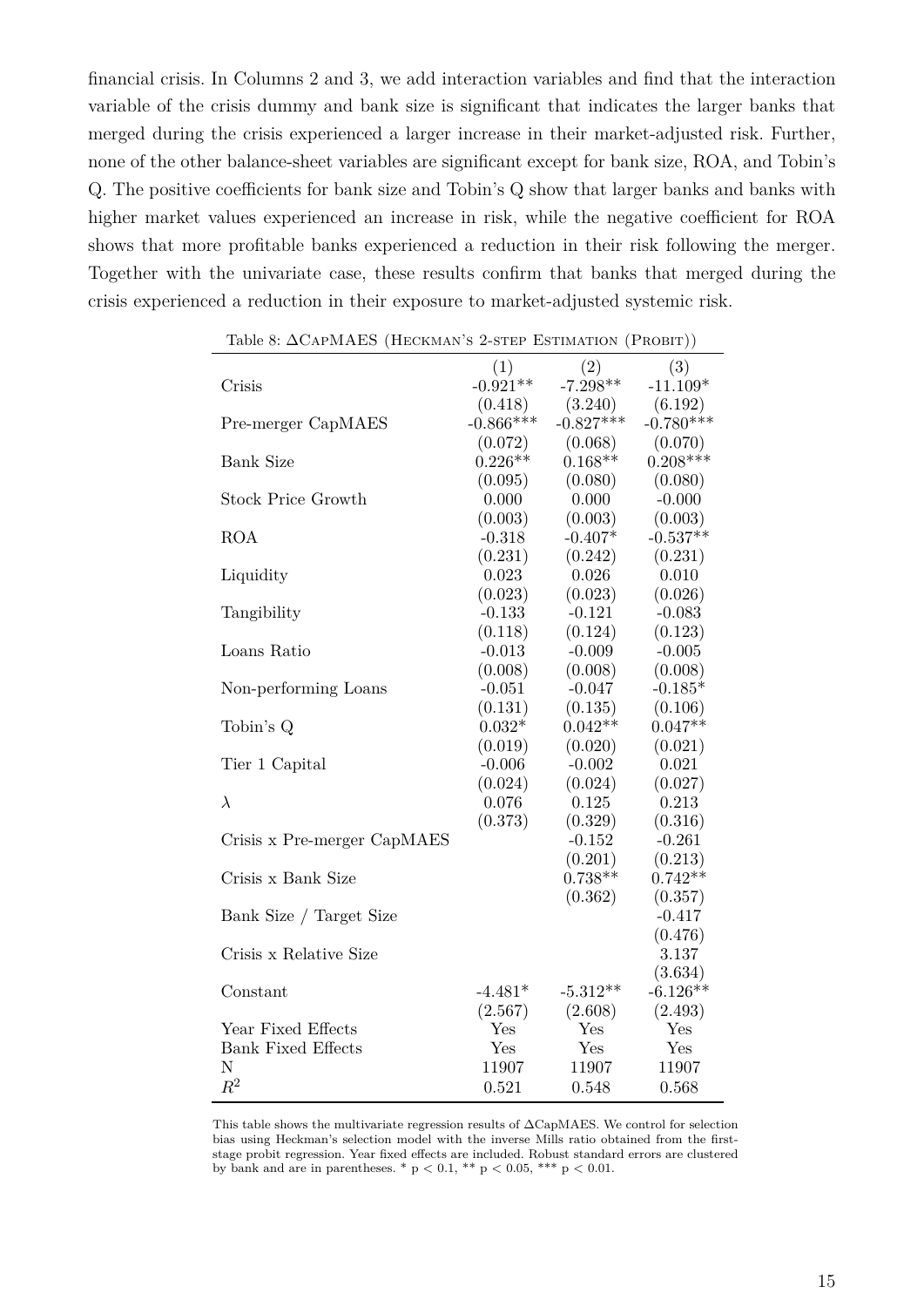### **5. Additional Tests**

In this section, we analyze the years following the crisis. We first study the ex-post differences in performance of the banks that merged during the crisis with those that did not. Subsequently, we compare the mergers of pre-crisis years with the post-crisis years.

#### <span id="page-16-0"></span>**5.1. Post-merger Analysis**

In this subsection, we study the effects of mergers on the acquiring banks' post-crisis performance in the years following the 2008 financial crisis to test H4. Specifically, we compare the balance sheet and equity market performance of the banks that merged during the crisis with the ones that did not. In order to do that, we calculate the pre-crisis and post-crisis averages of these variables for the years 2005-2006 and 2011-2012, respectively. Then we construct a  $\Delta$ measure for these variables by deducting the pre-crisis from the post-crisis average:

∆*variable* = *P ost*-*crisis variable* − *P re*-*crisis variable*

The variables of interest are as follows: ∆Asset Growth, ∆Stock Price Growth, ∆Bank Size, ∆ Return Volatility, ∆Liquidity, ∆Non-performing Loans, ∆ROA, ∆Tangibility, ∆Loans Ratio, ∆Tobin's Q and ∆Tier-1 Capital Ratio.

For the pre-crisis values of the banks that merged during the 2008 financial crisis, we incorporate the effect of the target by redefining the pre-crisis values to be the asset-weighted average of the variable with respect to the acquirer and the target. Specifically, we define:

*P re*-*crisis variable* =

#### Asset-weighted Average of the Acquirer and the Target Variable

Next, we conduct a t-test with unequal variances where we compare banks that merged during the crisis with those that did not. In [Table 9,](#page-17-1) the first two columns correspond to the banks that did not merge during the crisis, while columns 3 and 4 contain information relevant to banks that merged during the crisis. Columns 5 and 6 lay out the t-test results and the p-values, respectively.

Before examining the differences between the banks that merged during the crisis and those that did not, we examine the sign of the  $\Delta$  values in columns 2 and 4 to compare the postmerger balance sheet and equity characteristics with the pre-merger levels. The positive sign of these  $\Delta$  values for both groups indicates that following the crisis, the banking sector on average experienced an increase in its stock price, size, return volatility, liquidity, nonperforming loans, and tier-1 capital. Conversely, the banking sector on average had lower asset growth, ROA, loans ratio, and Tobin's Q after the crisis. The reduction in profitability and lending as well as the market value of these banks means that the effect of the crisis may have continued to influence the banking system in the ensuing years. Despite the banks' weaker performance in the years following the crisis, the increase in their tier-1 capital ratios is likely reflective of more stringent capital requirements implemented by regulators as a direct response to the crisis.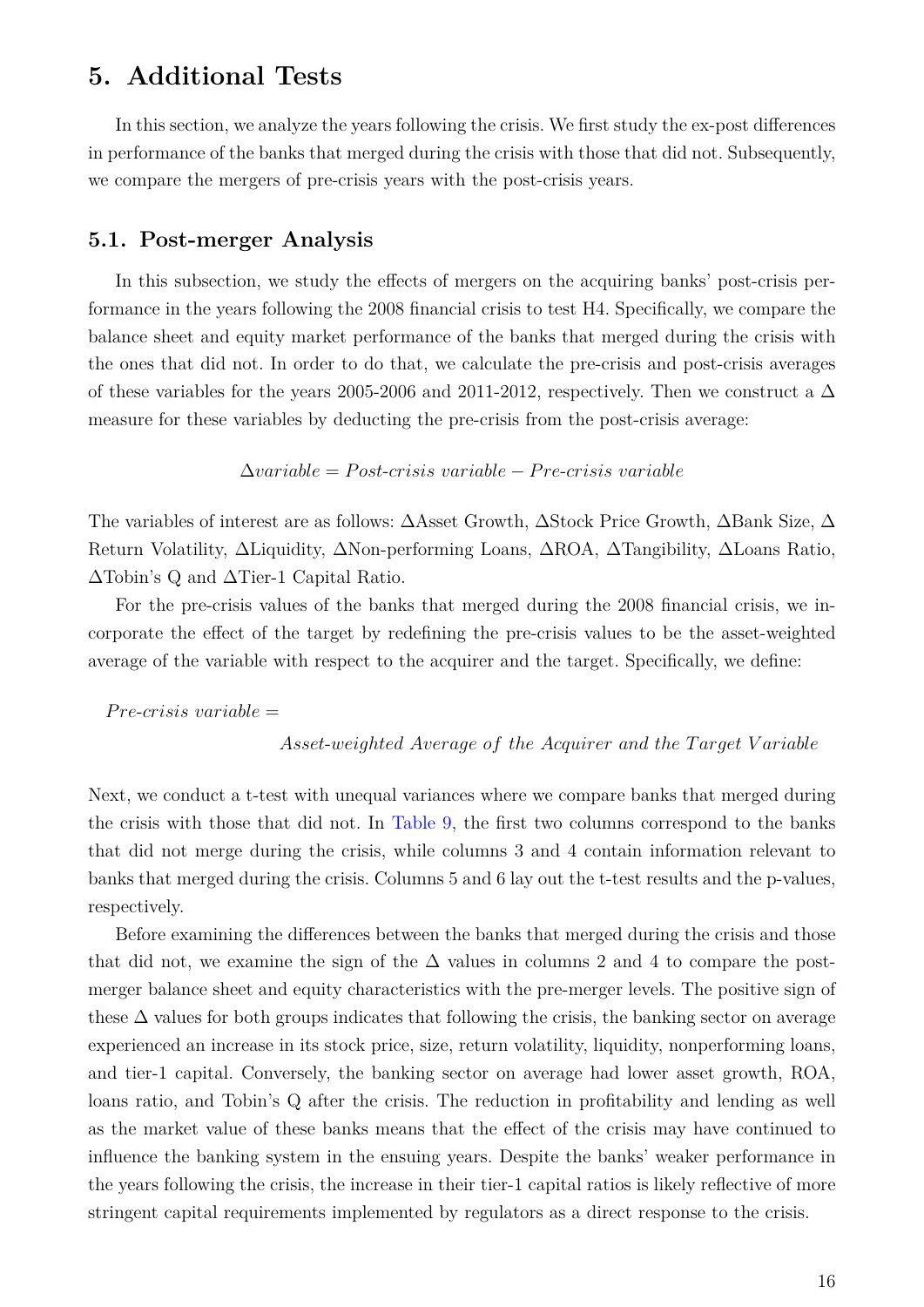Comparing the banks that merged during the crisis with those that did not, the DiD results in column 5 show that those that merged experienced a greater increase in their size, and a smaller increase in their stock price, return volatility, liquidity, and nonperforming loans as compared to their non-merged counterparts. The increase in size relative to other banks is expected as these banks increased the amount of their assets by obtaining the assets of the targets. Considering the other performance characteristics, we find that the banks that merged during the crisis performed better and were more stable in the long term as they displayed lower return volatility. This lower volatility may be due to merger-related diversification benefits or to differences in the types of mergers across the two periods. Furthermore, these banks had a lower ratio of nonperforming loans that indicates they had more stable income streams but also had less liquid assets and lower stock price growth. We find no significant difference with respect to asset growth, ROA, tangibility, loan ratio, Tobin's Q, and the tier-1 capital ratio. Overall, these results show that banks that merged during the crisis performed better after the crisis with respect to their return volatility and loan performance.<sup>[16](#page-0-0)</sup>

<span id="page-17-1"></span>

|                               | Obs. | Crisis<br>Non-merged | Obs. | Crisis<br>Merged | Difference  | p-value |
|-------------------------------|------|----------------------|------|------------------|-------------|---------|
| $\Delta$ Asset Growth         | 193  | $-0.0779$            | 41   | $-0.0463$        | $-0.0316$   | (0.232) |
| $\Delta$ Stock Price Growth   | 191  | 16.70                | 37   | 6.263            | $10.44**$   | (0.045) |
| $\Delta$ Bank Size            | 225  | 0.294                | 42   | 0.779            | $-0.485***$ | (0.000) |
| $\triangle$ ROA               | 225  | $-0.326$             | 42   | $-0.581$         | 0.255       | (0.249) |
| $\Delta$ Return Volatility    | 230  | 0.215                | 42   | 0.158            | $0.0574*$   | (0.089) |
| $\Delta$ Liquidity            | 225  | 2.326                | 42   | 0.678            | $1.647***$  | (0.000) |
| $\Delta$ Tangibility          | 225  | $-0.0122$            | 42   | 0.0359           | $-0.0481$   | (0.529) |
| $\Delta$ Loans Ratio          | 225  | $-4.656$             | 42   | $-3.364$         | $-1.292$    | (0.319) |
| $\Delta$ Non-performing Loans | 221  | 2.562                | 42   | 1.850            | $0.712*$    | (0.077) |
| $\Delta$ Tobin's Q            | 225  | -8.613               | 42   | $-8.602$         | $-0.0113$   | (0.986) |
| $\Delta$ Tier 1 Capital       | 198  | 1.466                | 42   | 1.821            | $-0.355$    | (0.505) |

|  |  | Table 9: EX-POST DIFFERENCE-IN-DIFFERENCES ANALYSIS FOR THE MERGED BANKS |  |  |  |  |
|--|--|--------------------------------------------------------------------------|--|--|--|--|
|--|--|--------------------------------------------------------------------------|--|--|--|--|

This table shows the comparison of the performance of the mergers that took place during the 2008 financial crisis with those that did not. For each variable reported below, the ∆*variable* is calculated by subtracting the pre-crisis values from the post-crisis values, where post-crisis values are calculated by the average of the years 2011 and 2012 and pre-crisis values are calculated by the average of the years 2005 and 2006. The Crisis Non-merged group is defined as the banks that did not merge between the years 2007 and 2010, whereas the Crisis Merged group is defined as the banks that merged during those years. The p-values are reported with respect to unequal variance (Welch) t-test. \*  $p < 0.1$ , \*\*  $p < 0.05$ , \*\*\*  $p < 0.01$ .

### <span id="page-17-0"></span>**5.2. Comparison of Pre-Crisis and Post-Crisis Risk**

In this section, we divide the stable periods in our sample into two subgroups. Specifically, we compare the pre-crisis mergers between 1995 and 2006 with the post-crisis mergers between

 $16$ It is important to acknowledge that our results may be affected by the policy changes as the banking system itself underwent significant changes after the 2008 financial crisis, including becoming subject to more stringent regulations such as higher capital requirements and living wills. Moreover, whenever a time horizon is expanded, there is more room for unaccounted variation that makes it harder to assign the merger as the specific cause.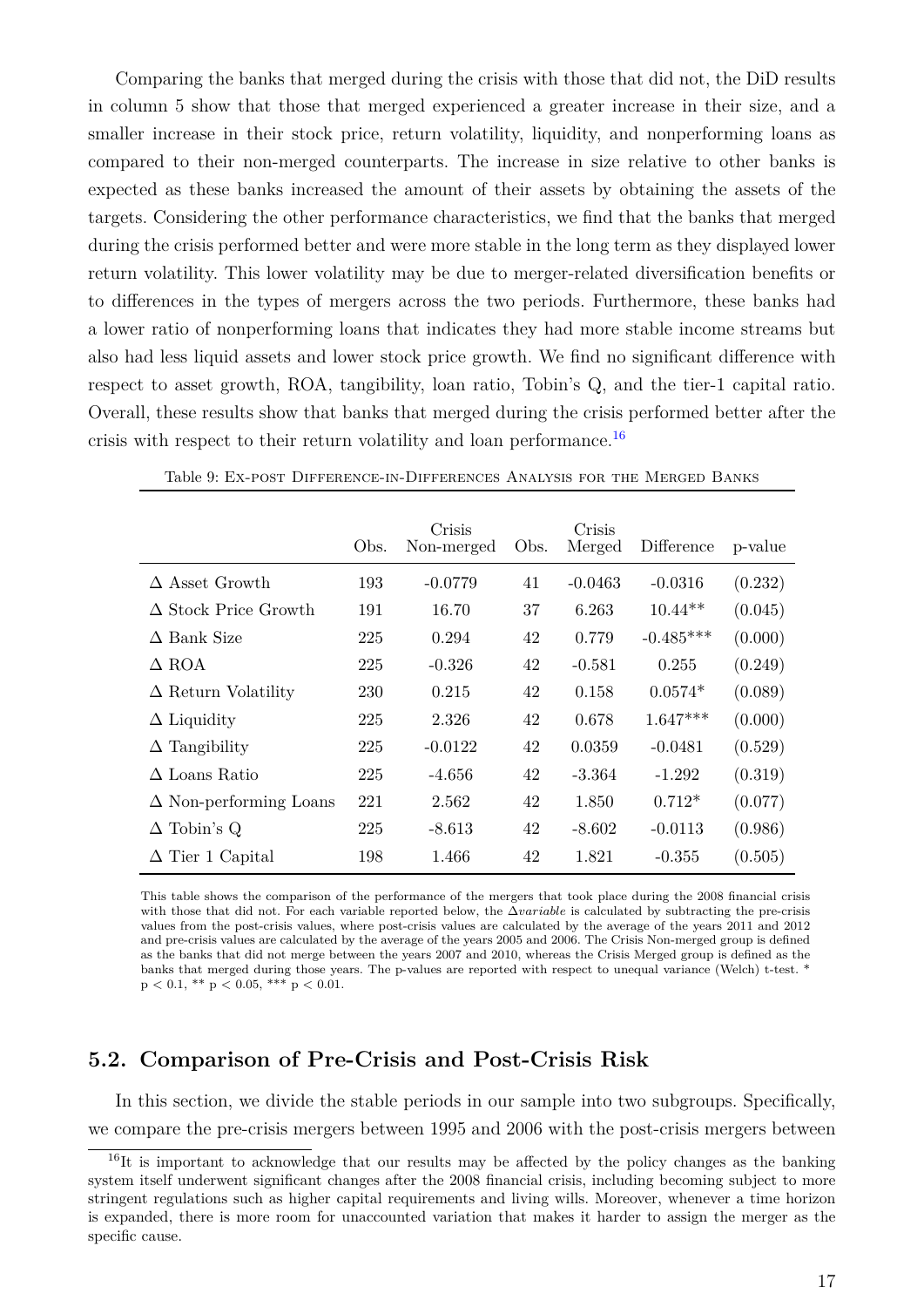years 2011 and 2016, excluding the mergers in 2000 due to the dot-com bubble. This exercise helps us to test H5 on whether mergers that took place after the crisis differed from their precrisis counterparts with respect to their post-merger risk.

[Table 10](#page-18-0) shows the target-adjusted change in risk with respect to the MES measure. The first row shows that the ∆MES values for the pre- and post-crisis are positive that indicates an increase in the merged banks' risk following the merger. Moreover, in the second row, the market-adjusted risk difference is insignificant between pre- and post-crisis. Considering the size restrictions, we find that in all of the scenarios, the difference between pre- and postcrisis market-adjusted risk is insignificant. These findings show that there is not a consistently significant difference in terms of the change in risk between pre- and post-crisis mergers.

<span id="page-18-0"></span>

|                                                                 | Pre-Crisis<br>Obs. | Pre-Crisis         | Post-Crisis<br>Obs. | Post-Crisis     | Risk<br>Difference   | p-value                          |
|-----------------------------------------------------------------|--------------------|--------------------|---------------------|-----------------|----------------------|----------------------------------|
| <b>MES</b>                                                      |                    |                    |                     |                 |                      |                                  |
| No Restriction                                                  |                    |                    |                     |                 |                      |                                  |
| $\triangle$ MES<br>$\Delta$ CapMAES                             | 397<br>388         | 0.291<br>0.0990    | 86<br>85            | 0.148<br>0.147  | 0.143<br>$-0.0480$   | (0.347)<br>(0.736)               |
| Relative Target Assets > 0.05                                   |                    |                    |                     |                 |                      |                                  |
| $\triangle$ MES<br>$\Delta$ CapMAES                             | 324<br>316         | 0.343<br>0.111     | 83<br>82            | 0.160<br>0.151  | 0.183<br>$-0.0404$   | (0.252)<br>(0.789)               |
| Acquirer Assets < 10000<br>& Relative Target Assets $\geq$ 0.05 |                    |                    |                     |                 |                      |                                  |
| $\triangle$ MES<br>$\Delta$ CapMAES                             | 249<br>241         | 0.329<br>0.167     | 68<br>67            | 0.0652<br>0.163 | 0.264<br>0.00446     | (0.111)<br>(0.981)               |
| Acquirer Assets>10000<br>& Relative Target Assets $\geq$ 0.05   |                    |                    |                     |                 |                      |                                  |
| $\triangle$ MES<br>$\Delta$ CapMAES                             | 75<br>75           | 0.390<br>$-0.0706$ | 15<br>15            | 0.589<br>0.0994 | $-0.200$<br>$-0.170$ | (0.675)<br>$\left( 0.319\right)$ |

Table 10: Difference-in-Differences Analysis

This table shows the changes in the merged banks' systemic risk during the pre-crisis and post-crisis periods. The pre-crisis period consists of observations for the years 1995-2006 but excludes the year 2000. The post-crisis period consists of observations for the years 2011-2016. The p-values are reported with respect to unequal variance (Welch) t-test.  $* p < 0.1$ ,  $** p < 0.05$ ,  $** p < 0.01$ .

## **6. Conclusion**

In this paper, we analyzed the relationship between bank consolidation and systemic risk within the US financial system. Specifically, we compared the mergers and acquisitions of US banks during the 2008 financial crisis to those that occurred during stable periods to determine whether the effects of bank consolidation on systemic risk differed due to the financial conditions. We calculated the MES both before and after a merger so as to capture the consequent merger-related change in a merged bank's exposure to systemic risk. We started our analysis with a DiD model and continued with a Heckman selection model in order to control for potential selection bias. Following this start, we focused on the effect of the mergers on the aggregate systemic risk of the banking sector. Last, we examined the banks in the years following the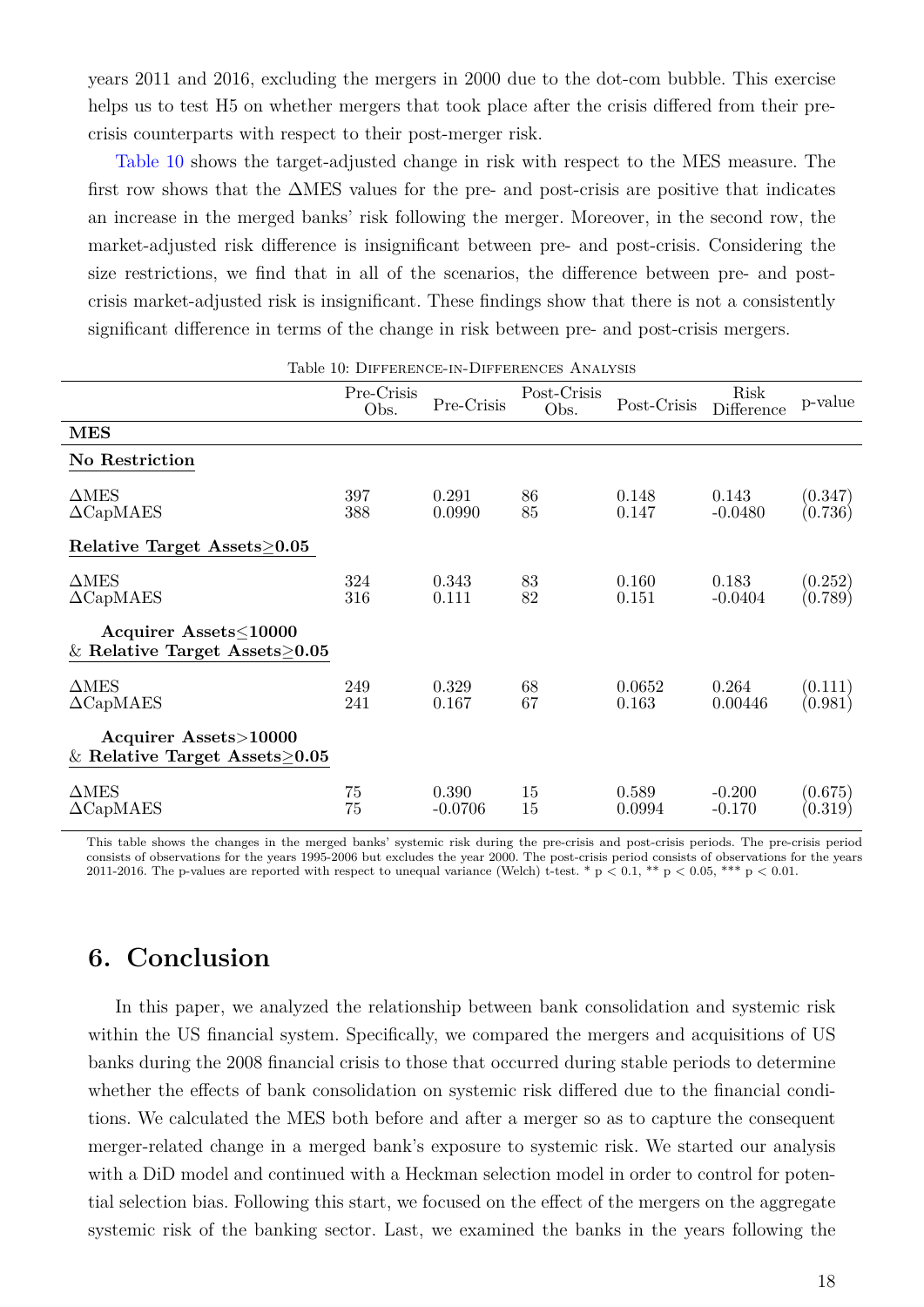2008 financial crisis.

Regarding the DiD analysis, we found that mergers during the crisis led to a significant reduction in market-adjusted systemic risk after the merger. Meanwhile, we found that mergers during the stable periods on average led to an increase in market-adjusted systemic risk. In addition, we found that this reduction was more pronounced for the mergers with smaller acquirers and relatively larger targets.

We continued our analysis by exploring the effect of the mergers on the aggregate risk. We analyzed the merger effect on a cap-weighted index of aggregate risk. For the MES, the aggregate exposure to systemic risk increased primarily due to an increase in large banks' risk. Meanwhile, smaller banks reduced the aggregate exposure to systemic risk.

In the last part of our paper, we focused on the years following the crisis. We first studied the ex-post differences in performance of the banks that merged during the crisis with those that did not and found that the banks that merged during the crisis had lower return volatility in the following years. In addition, the banks that merged during the crisis had lower nonperforming loans that indicated they were more successful with regards to their loan performance which is in line with the reduction in their return volatility. We also compared the mergers of pre-crisis years with the post-crisis years and found that even though the risk went down, there was not a significant difference with respect to the merged banks' market-adjusted risk.

Overall, the findings of this paper show that the market-adjusted systemic risk decreased for mergers during the crisis. This result is most pronounced for the mergers involving smaller acquirers with relatively larger targets. Considering the aggregate effect of mergers on the aggregate risk, we found evidence consistent with the concentration-stability hypothesis for small bank mergers. On the other hand, larger banks' mergers are more consistent with the concentration-fragility hypothesis. Last, the post-crisis analysis showed that these merged banks had lower return volatility and better loan performance in the years following the crisis and that banks that merged during the pre-crisis years did not have a significantly different effect on systemic risk versus those that merged after the crisis period.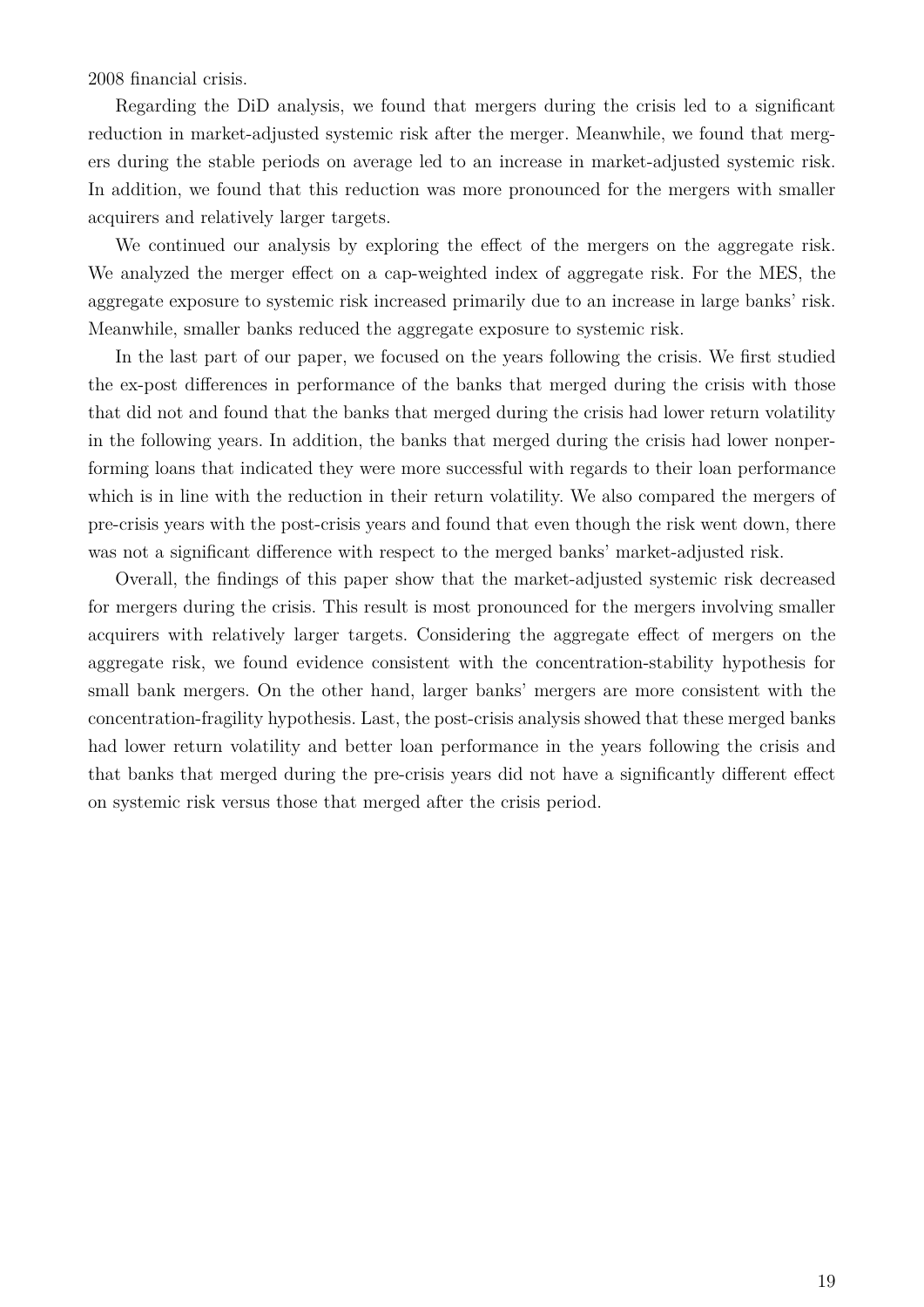# **Declarations**

We have no relevant or financial interests related to this project to disclose.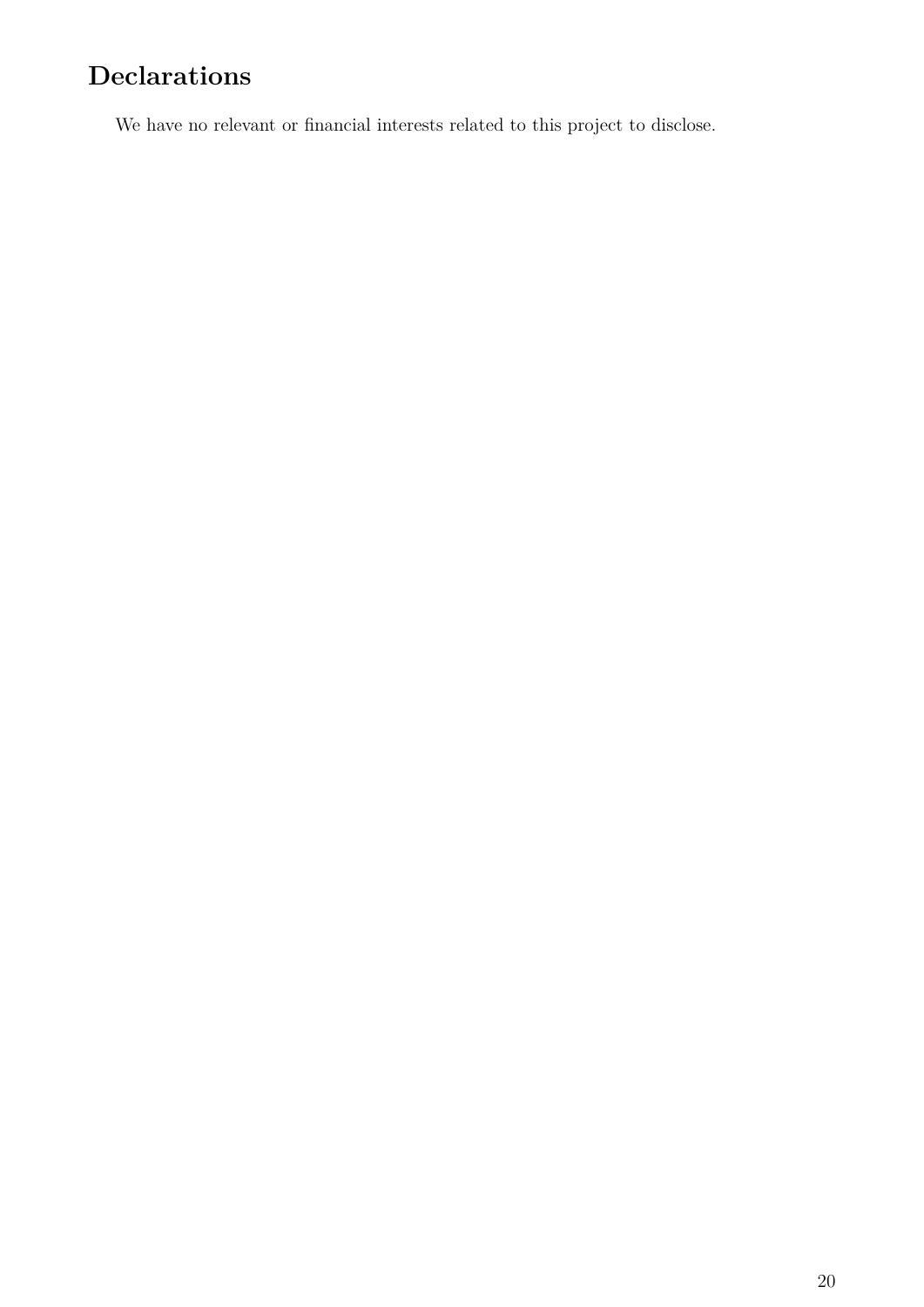## **References**

D. Acemoglu, A. Ozdaglar, and A. Tahbaz-Salehi. Systemic Risk and Stability in Financial Networks. The American Economic Review, 105(5):564–608, 2015.

V. Acharya, L.H. Pedersen, T. Philippon, and M. Richardson. Measuring Systemic Risk. Review of Financial Studies, 30(1):2–47, 2017.

T. Adrian and M.K. Brunnermeier. CoVar. The American Economic Review, 106(7):1705– 1741, 2016.

F. Allen and D. Gale. Competition and Financial Stability. Journal of Money, Credit, and Banking, 36(3):453–480, 2004.

Y. Amihud and B. Lev. Risk Reduction as a Managerial Motive for Conglomerate Mergers. The Bell Journal of Economics, pages 605–617, 1981.

T. Beck, A. Demirgüç-Kunt, and R. Levine. Bank Concentration and Fragility: Impact and Mechanics. The Risks of Financial Institutions, pages 193–234, 2007.

R.L. Bennett and H. Unal. Understanding the components of bank failure resolution costs. Financial Markets, Institutions & Instruments, 24(5):349–389, 2015.

S. Benoit, G. Colletaz, C. Hurlin, and C. Pérignon. A Theoretical and Empirical Comparison of Systemic Risk Measures. Available at SSRN, 2013.

A.N. Berger, R. A. Roman, and J. Sedunov. Did TARP reduce or increase systemic risk? The effects of government aid on financial system stability. Journal of Financial Intermediation, 2019.

D. Bisias, M. Flood, A.W. Lo, and S. Valavanis. A Survey of Systemic Risk Analytics. Annu. Rev. Financ. Econ, 4(1):255–296, 2012.

C.T. Brownlees and R.F. Engle. Volatility, Correlation, and Tails for Systemic Risk Measurement. Available at SSRN, 1611229, 2012.

C.T. Brownlees and R.F. Engle. SRISK: A Conditional Capital Shortfall Measure of Systemic Risk. The Review of Financial Studies, 30(1):48–79, 2017.

G. DeNicolo and M.L. Kwast. Systemic Risk and Financial Consolidation: Are They Related? Journal of Banking & Finance, 26(5):861–880, 2002.

R. DeYoung and G. Torna. Nontraditional banking activities and bank failures during the financial crisis. Journal of Financial Intermediation, 22(3):397–421, 2013.

D.W. Diamond. Financial Intermediation and Delegated Monitoring. The Review of Economic Studies, 51(3):393–414, 1984.